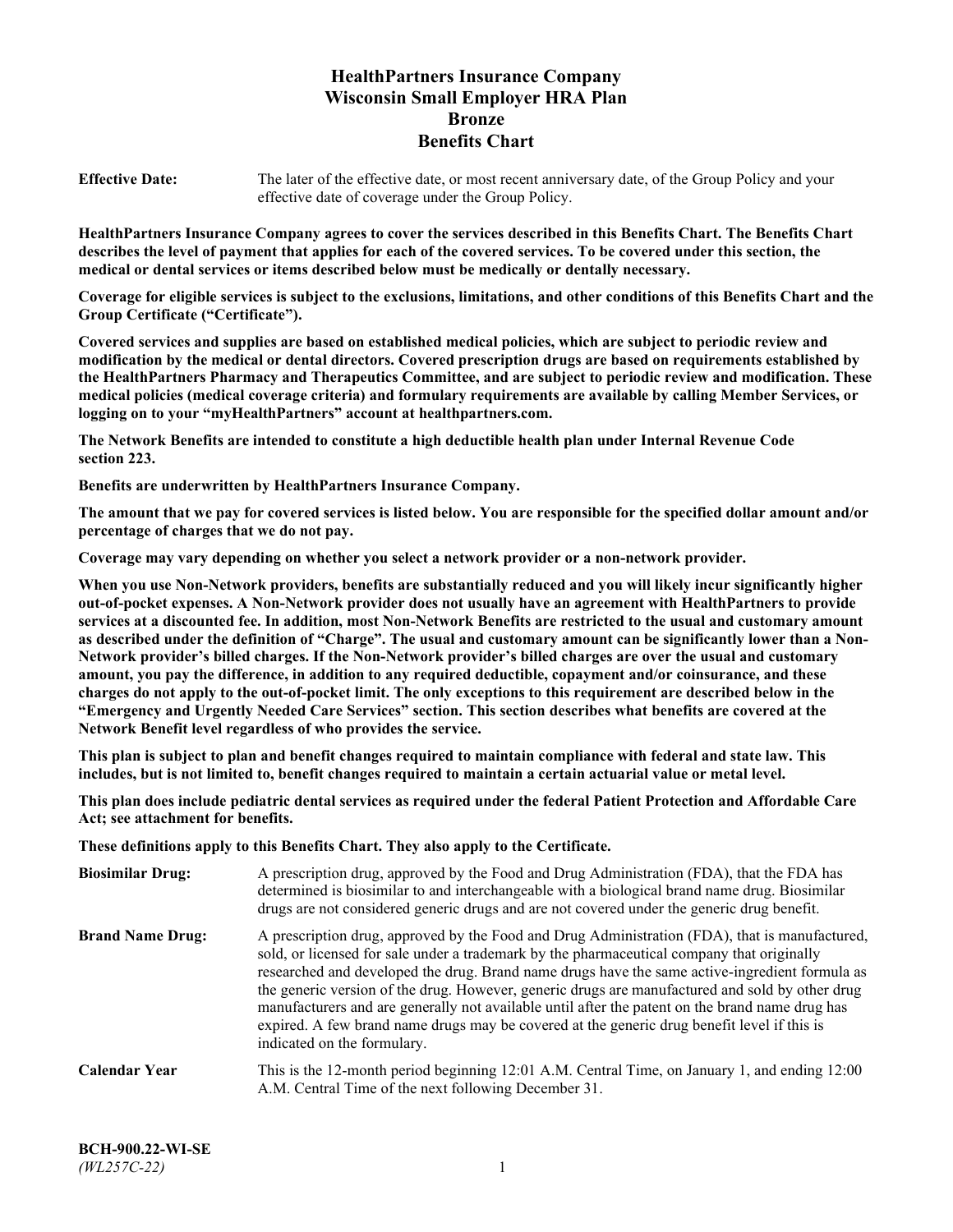| <b>Charge:</b> | For covered services delivered by a network provider, this is the provider's discounted fee for a<br>given medical/surgical service, procedure or item.                                                                                                                                                                                                                                                                                                                                                                                                                                                                                                                                                                 |
|----------------|-------------------------------------------------------------------------------------------------------------------------------------------------------------------------------------------------------------------------------------------------------------------------------------------------------------------------------------------------------------------------------------------------------------------------------------------------------------------------------------------------------------------------------------------------------------------------------------------------------------------------------------------------------------------------------------------------------------------------|
|                | For covered services delivered by non-network providers, a contracted rate may apply if such<br>arrangement is available to HealthPartners.                                                                                                                                                                                                                                                                                                                                                                                                                                                                                                                                                                             |
|                | For the usual and customary charge for covered services delivered by non-network providers, our<br>payment is calculated using one of the following options, depending on availability: 1) a<br>percentage of the Medicare fee schedule; 2) a comparable schedule if the service is not on the<br>Medicare fee schedule; or 3) a commercially reasonable rate for such service if a fee schedule is<br>not available.                                                                                                                                                                                                                                                                                                   |
|                | The usual and customary charge is the maximum amount allowed that we consider in the<br>calculation of the payment of charges incurred for certain covered services. You must pay for any<br>charges above the usual and customary charge, and they do not apply to the out-of-pocket limit.                                                                                                                                                                                                                                                                                                                                                                                                                            |
|                | A charge is incurred for covered ambulatory medical and surgical services, on the date the service<br>or item is provided. A charge is incurred for covered inpatient services, on the date of admission to<br>a hospital. To be covered, a charge must be incurred on or after your effective date and on or<br>before the termination date.                                                                                                                                                                                                                                                                                                                                                                           |
|                | Copayment/Coinsurance: The specified dollar amount, or percentage, of charges incurred for covered services, which we do<br>not pay, but which you must pay, each time you receive certain medical services, procedures or<br>items. Our payment for those covered services or items begins after the copayment or coinsurance<br>is satisfied. Covered services or items requiring a copayment or coinsurance are specified in this<br>Benefits Chart.                                                                                                                                                                                                                                                                 |
|                | For services provided by a network provider:<br>An amount which is listed as a flat dollar copayment is applied to a network provider's discounted<br>charge for a given service. However, if the network provider's discounted charge for a service or<br>item is less than the flat dollar copayment, you will pay the network provider's discounted charge.<br>An amount which is listed as a percentage of charges or coinsurance is based on the network<br>provider's discounted charges, calculated at the time the claim is processed, which may include an<br>agreed upon fee schedule rate for case rate or withhold arrangements.                                                                            |
|                | For services provided by a non-network provider:<br>Any copayment or coinsurance is applied to the lesser of the provider's charges or the usual and<br>customary charge for a service.                                                                                                                                                                                                                                                                                                                                                                                                                                                                                                                                 |
|                | A copayment or coinsurance is due at the time a service is provided, or when billed by the<br>provider. The copayment or coinsurance applicable for a scheduled visit with a HealthPartners<br>network provider will be collected for each visit, late cancellation and failed appointment.                                                                                                                                                                                                                                                                                                                                                                                                                             |
| Deductible:    | The specified dollar amount of charges incurred for covered services, which we do not pay, but an<br>enrollee or a family has to pay first in a calendar year. Our payment for those services or items<br>begins after the deductible is satisfied. For network providers, the amount of the charges that apply<br>to the deductible are based on the network provider's discounted charges, calculated at the time<br>the claim is processed, which may include an agreed upon fee schedule rate for case rate or<br>withhold arrangements. For non-network providers, the amount of charges that apply to the<br>deductible are the lesser of the provider's charges or the usual and customary charge for a service. |
|                | Any amounts paid or reimbursed by a third party, including but not limited to: point of service<br>rebates, manufacturer coupons, manufacturer debits cards or other forms of direct reimbursement<br>to an Insured for a product or service, will not apply toward your deductible, to the extent<br>permitted under state and federal law.                                                                                                                                                                                                                                                                                                                                                                            |
|                | Your plan has an embedded deductible. This means once an Insured meets the individual<br>deductible, the plan begins paying benefits for that person. If two or more members of the family<br>meet the family deductible, the plan begins paying benefits for all members of the family,<br>regardless of whether each Insured has met the individual deductible. However, an Insured may<br>not contribute more than the individual deductible toward the family deductible.                                                                                                                                                                                                                                           |
|                | All services are subject to the deductible unless otherwise indicated below in this Benefits Chart.                                                                                                                                                                                                                                                                                                                                                                                                                                                                                                                                                                                                                     |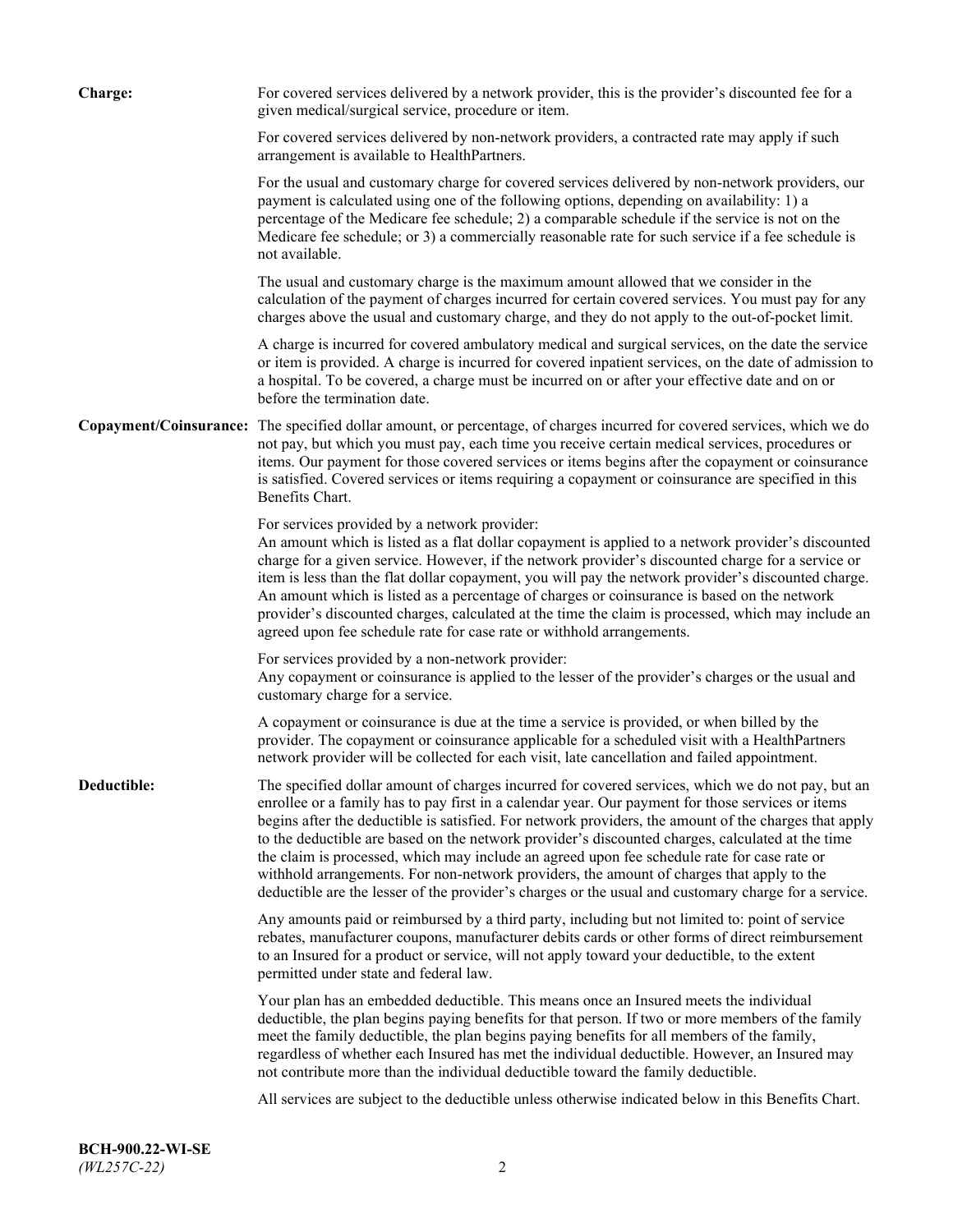| Formulary:                                 | This is a current list, which may be revised from time to time, of prescription drugs, medications,<br>equipment and supplies covered by us as indicated in this Benefits Chart which are covered at the<br>highest benefit level. Some drugs on the formulary may require prior authorization to be covered<br>as formulary drugs. The formulary, and information on drugs that require prior authorization, are<br>available by calling Member Services, or logging on to your "myHealthPartners" account at<br>healthpartners.com. |
|--------------------------------------------|---------------------------------------------------------------------------------------------------------------------------------------------------------------------------------------------------------------------------------------------------------------------------------------------------------------------------------------------------------------------------------------------------------------------------------------------------------------------------------------------------------------------------------------|
| <b>Generic Drug:</b>                       | A prescription drug, approved by the Food and Drug Administration (FDA), that the FDA has<br>determined is comparable to a brand name drug product in dosage form, strength, route of<br>administration, quality, intended use and documented bioequivalence. Generally, generic drugs<br>cost less than brand name drugs. Some brand name drugs may be covered at the generic drug<br>benefit level if this is indicated on the formulary.                                                                                           |
| <b>Lifetime Maximum</b><br><b>Benefit:</b> | The specified coverage limit actually paid by us for services and/or charges incurred by you for any<br>given procedure or diagnosis. Payment of benefits under this Benefits Chart ceases when that lifetime<br>maximum benefit is reached. You have to pay for any subsequent charges.                                                                                                                                                                                                                                              |
| <b>Non-Formulary Drug:</b>                 | This is a prescription drug, approved by the Food and Drug Administration (FDA), that is not on<br>the formulary, is medically necessary and is not investigative or experimental or otherwise<br>excluded under the Certificate.                                                                                                                                                                                                                                                                                                     |
| <b>Out-of-Pocket Expenses:</b>             | You pay the specified copayments/coinsurance and deductibles applicable for particular services,<br>subject to the out-of-pocket limit described below. These amounts are in addition to the monthly<br>premium payments.                                                                                                                                                                                                                                                                                                             |
| <b>Out-of-Pocket Limit:</b>                | You pay the copayments/coinsurance and deductibles for covered services, to the individual or<br>family out-of-pocket limit. Thereafter we cover 100% of the charges incurred for all other covered<br>services, for the rest of the calendar year. You pay amounts greater than the out-of-pocket limit if<br>you exceed any lifetime maximum benefit or any visit or day limits.                                                                                                                                                    |
|                                            | Non-Network Benefits above the usual and customary charge (see definition of charge above) do<br>not apply to the out-of-pocket limit.                                                                                                                                                                                                                                                                                                                                                                                                |
|                                            | Non-Network Benefits for transplant surgery do not apply to the out-of-pocket limit.                                                                                                                                                                                                                                                                                                                                                                                                                                                  |
|                                            | Any amounts paid or reimbursed by a third party, including but not limited to: point of service<br>rebates, manufacturer coupons, manufacturer debit cards or other forms of direct reimbursement to<br>an Insured for a product or service, will not apply as an out-of-pocket expense, to the extent<br>permitted under state and federal law.                                                                                                                                                                                      |
|                                            | You are responsible to keep track of the out-of-pocket expenses. Contact Member Services for<br>assistance in determining the amount paid by the enrollee for specific eligible services received.<br>Claims for reimbursement under the out-of-pocket limit provisions are subject to the same time<br>limits and provisions described under the "Claims Provisions" section of the Certificate.                                                                                                                                     |
| <b>Specialty Drug List:</b>                | This is a current list, which may be revised from time to time, of prescription drugs, medications,<br>equipment and supplies, which are typically bio-pharmaceuticals. The purpose of a specialty drug<br>list is to facilitate enhanced monitoring of complex therapies used to treat specific conditions.<br>Specialty drugs are covered by us as indicated in this Benefits Chart. The specialty drug list is<br>available by calling Member Services, or logging on to your "myHealthPartners" account at<br>healthpartners.com. |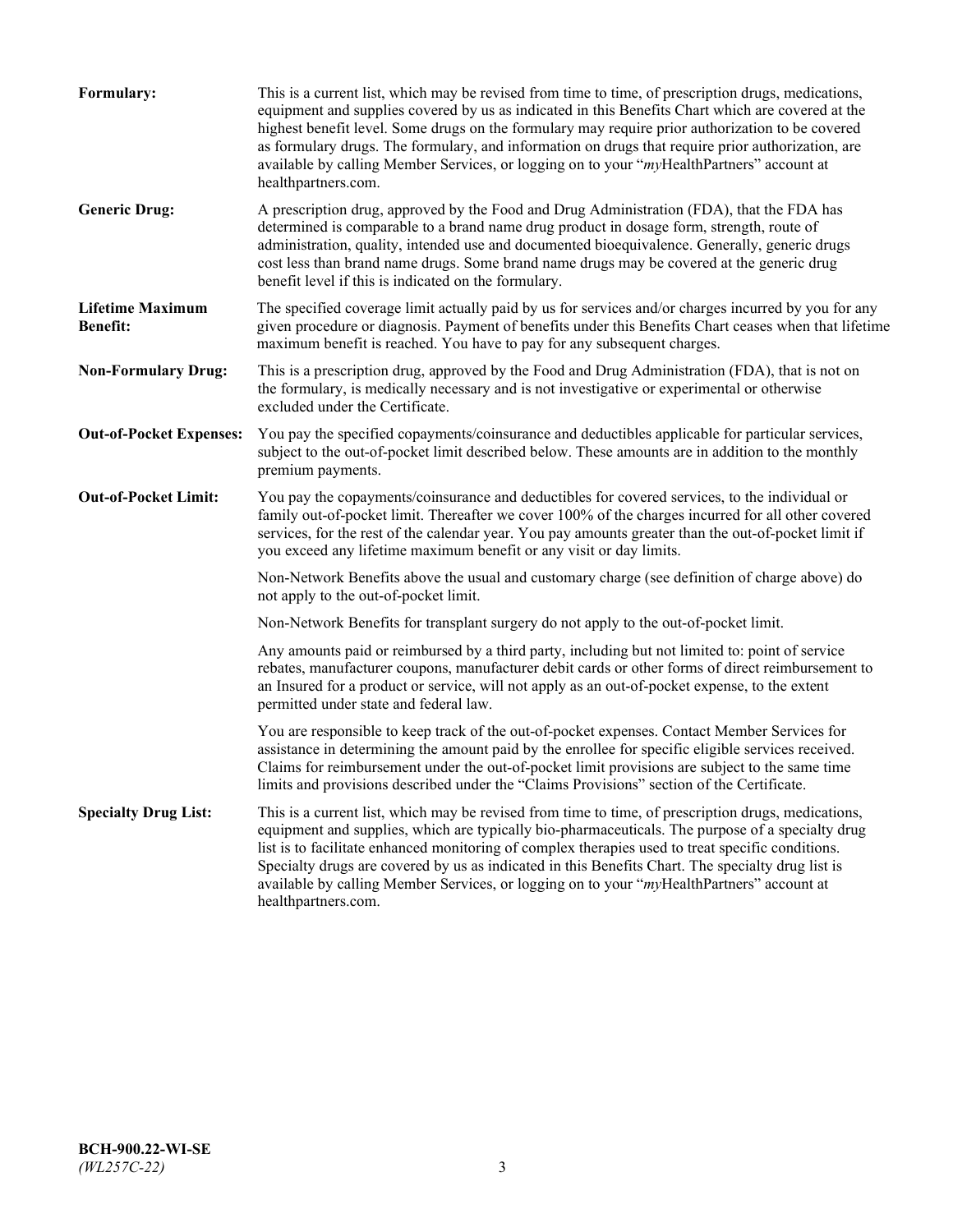### **DEDUCTIBLES AND OUT-OF-POCKET LIMITS**

#### **Individual calendar year deductible**

| <b>Network Benefits</b> | <b>Non-Network Benefits</b> |
|-------------------------|-----------------------------|
| \$6,900                 | \$10,000                    |

### **Family calendar year deductible**

| <b>Network Benefits</b> | <b>Non-Network Benefits</b> |
|-------------------------|-----------------------------|
| \$13,800                | \$20,000                    |

Separate deductibles must be satisfied under the Network Benefits and Non-Network Benefits.

Your plan has an embedded deductible. This means once an Insured meets the individual deductible, the plan begins paying benefits for that person. If two or more members of the family meet the family deductible, the plan begins paying benefits for all members of the family, regardless of whether each Insured has met the individual deductible. However, an Insured may not contribute more than the individual deductible toward the family deductible.

Any amounts paid or reimbursed by a third party, including but not limited to: point of service rebates, manufacturer coupons, manufacturer debits cards or other forms of direct reimbursement to an Insured for a product or service, will not apply toward your deductible, to the extent permitted under state and federal law.

#### **Individual calendar year out-of-pocket limit**

| Network Benefits | <b>Non-Network Benefits</b> |
|------------------|-----------------------------|
| \$7,000          | \$30,000                    |

#### **Family calendar year out-of-pocket limit**

| <b>Network Benefits</b> | <b>Non-Network Benefits</b> |
|-------------------------|-----------------------------|
| \$14,000                | \$60,000                    |

Separate Out-of-Pocket Limits must be satisfied under Network Benefits and Non-Network Benefits.

Non-Network Benefits above the usual and customary charge will not apply to the individual or family Out-of-Pocket Limit.

Non-Network Benefits for transplant surgery do not apply to the Out-of-Pocket Limit.

Any amounts paid or reimbursed by a third party, including but not limited to: point of service rebates, manufacturer coupons, manufacturer debit cards or other forms of direct reimbursement to an Insured for a product or service, will not apply as an out-of-pocket expense, to the extent permitted under state and federal law.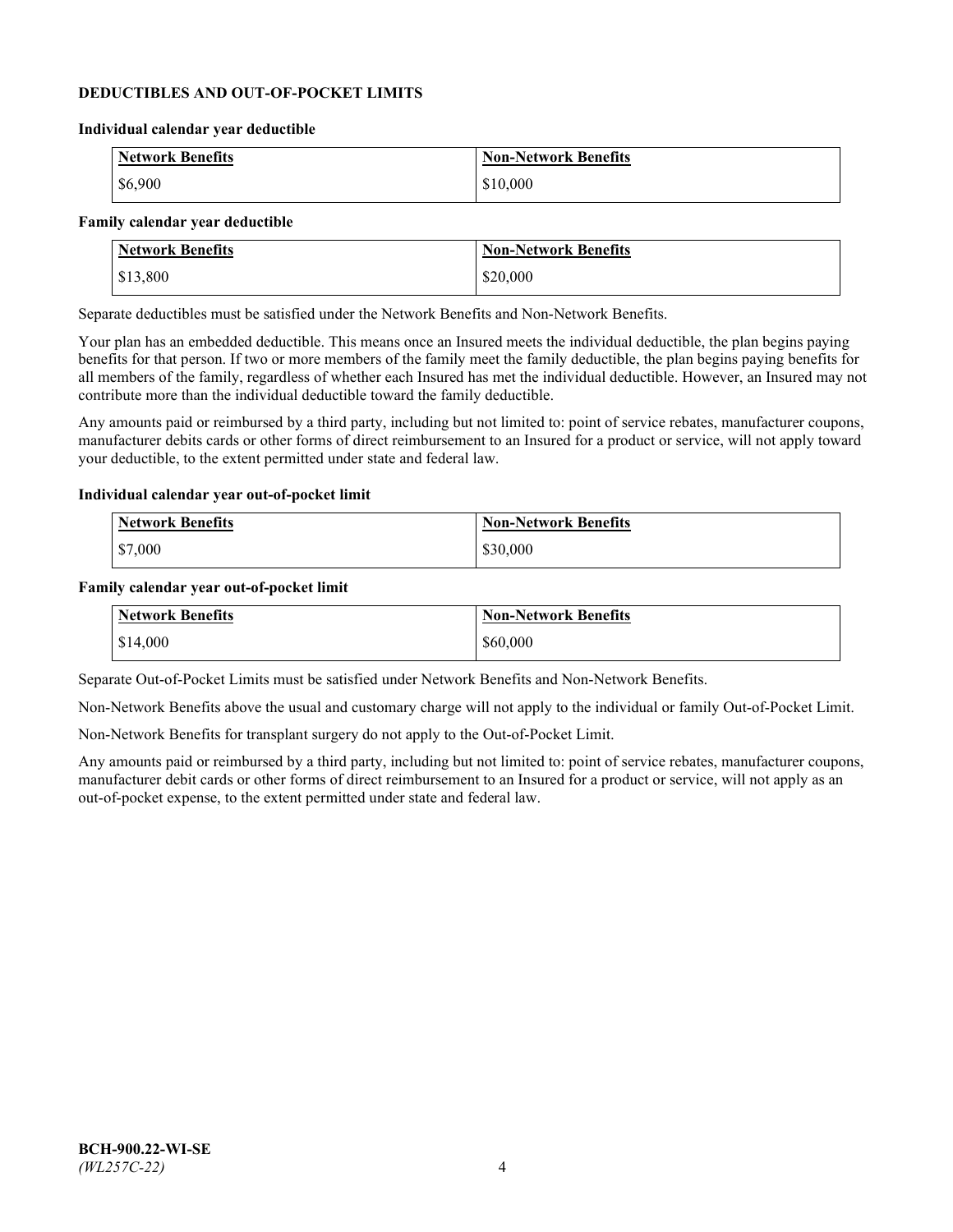# **AMBULANCE AND MEDICAL TRANSPORTATION**

# **Covered Services:**

We cover ambulance and medical transportation for medical emergencies.

We also cover medically necessary, non-emergency transportation if it meets our medical coverage criteria. Covered services and supplies are based on established medical policies, which are subject to periodic review and modification by the medical directors. These medical policies (medical coverage criteria) and applicable prior authorization requirements are available by calling Member Services, or logging on to your "*my*HealthPartners" account a[t healthpartners.com.](https://www.healthpartners.com/hp/index.html)

| <b>Network Benefits</b>       | <b>Non-Network Benefits</b> |
|-------------------------------|-----------------------------|
| 100% of the charges incurred. | See Network Benefits.       |

## **Not Covered:**

See "Services Not Covered" in the Certificate.

# **AUTISM SERVICES**

# **Covered Services:**

We cover prior authorized evidence-based intensive-level and nonintensive-level treatment of autism spectrum disorders (autism disorder, Asperger's syndrome or pervasive development disorder not otherwise specified).

Covered services are based on established medical policies, which are subject to periodic review and modification by the medical directors. These medical policies (medical coverage criteria) are available by calling Member Services, or logging on to your "*my*HealthPartners" account at [healthpartners.com.](https://www.healthpartners.com/hp/index.html)

Your network provider will coordinate the prior authorization process for any autism treatment services. You may call Member Services at 952-883-5000 or toll-free at 855-813-3888 if you have any questions or concerns regarding the authorization process.

Please call Member Services at 952-883-5000 or toll-free at 855-813-3888 to request authorization for autism treatment services from a non-network provider.

**Intensive-level services** for children diagnosed with autism spectrum disorders. Intensive-level services must begin on or after 2 years of age and end before 9 years of age. Intensive-level services, on average, are services provided for more than 20 hours of treatment per week. (The average number of hours a week is calculated over a six-month period.)

| Network Benefits                         | <b>Non-Network Benefits</b>              |
|------------------------------------------|------------------------------------------|
| 100% of the charges incurred.            | 50% of the charges incurred.             |
| Limited to 240 visits per calendar year. | Limited to 240 visits per calendar year. |

The maximum number of visits is combined for Network Benefits and Non-Network Benefits. Visit limits are based on the minimum coverage amounts available at the time of publication. Additional visits may be available if required due to revised minimum coverage amounts being issued by the Office of the Commissioner of Insurance. See our medical coverage criteria for current visit limits.

## **Intensive-level services lifetime maximum benefit**

| Network Benefits                                                     | <b>Non-Network Benefits</b>                                          |
|----------------------------------------------------------------------|----------------------------------------------------------------------|
| 4 years of cumulative services under this plan or any<br>other plan. | 4 years of cumulative services under this plan or any<br>other plan. |

The Lifetime Maximum Benefit is combined for Network Benefits and Non-Network Benefits.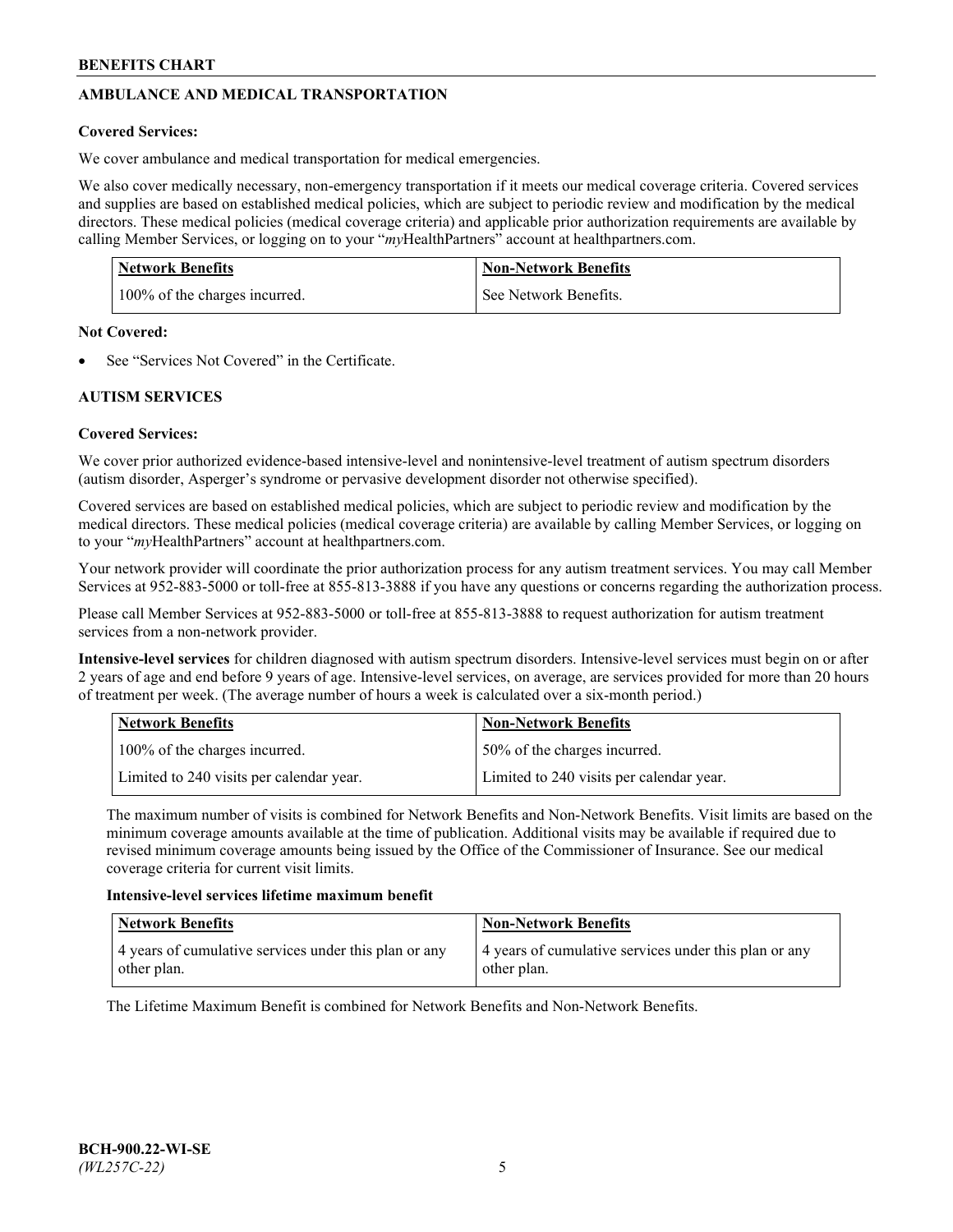**Nonintensive-level services** for Insureds diagnosed with autism spectrum disorders

| Network Benefits                         | <b>Non-Network Benefits</b>              |
|------------------------------------------|------------------------------------------|
| 100% of the charges incurred.            | 50% of the charges incurred.             |
| Limited to 120 visits per calendar year. | Limited to 120 visits per calendar year. |

The maximum number of visits is combined for Network Benefits and Non-Network Benefits. Visit limits are based on the minimum coverage amounts available at the time of publication. Additional visits may be available if required due to revised minimum coverage amounts being issued by the Office of the Commissioner of Insurance. See our medical coverage criteria for current visit limits.

# **Not Covered:**

See "Services Not Covered" in the Certificate.

# **BEHAVIORAL HEALTH SERVICES**

## **Covered Services:**

Covered services are based on established medical policies, which are subject to periodic review and modification by the medical directors. These medical policies (medical coverage criteria) are available by calling Member Services, or logging on to your "*my*HealthPartners" account at [healthpartners.com.](https://www.healthpartners.com/hp/index.html)

**Transitional treatment services:** These are services for the treatment of nervous or mental disorders and substance use disorders which are provided to an Insured in a less restrictive manner than are inpatient hospital services but in a more intensive manner than are outpatient services. Transitional treatment services are services offered by a provider, and certified by the Wisconsin Department of Health Services for each of the following (except the last bulleted item):

- Mental health services for covered adults in a day treatment program.
- Mental health services for covered children in a day hospital treatment program.
- Services for persons with chronic mental illness provided through a community support program.
- Residential treatment programs for covered persons with substance use disorder.
- Substance use disorder services in a day treatment program.
- Services for persons who are experiencing a mental health crisis or who are in a situation likely to turn into a mental health crisis if support is not provided.
- Intensive outpatient programs for the treatment of psychoactive substance use disorders provided in accordance with the patient placement criteria of the American Society of Addiction Medicine.

## **Mental health services**

We cover services for mental health diagnoses as described in the Diagnostic and Statistical Manual of Mental Disorders – Fifth Edition (DSM 5) (most recent edition).

We provide coverage for mental health treatment ordered by a Wisconsin court under a valid court order that is issued on the basis of a behavioral care evaluation performed by a licensed psychiatrist or doctoral level licensed psychologist, which includes a diagnosis and an individual treatment plan for care in the most appropriate, least restrictive environment. We must be given a copy of the court order and the behavioral care evaluation, and the service must be a covered benefit under this plan, and the service must be provided by a network provider, or other provider as required by law.

**Outpatient services:** We cover medically necessary outpatient professional mental health services for evaluation, crisis intervention, and treatment of mental health disorders.

A comprehensive diagnostic assessment will be used as the basis for a determination by a mental health professional, concerning the appropriate treatment and the extent of services required.

Outpatient services we cover for a diagnosed mental health condition include the following:

- Individual, group, family and multi-family therapy.
- Medication management provided by a physician, certified nurse practitioner, or physician's assistant.
- Psychological testing services for the purposes of determining the differential diagnoses and treatment planning for patients currently receiving behavioral health services.
- Partial hospitalization services in a licensed hospital or community mental health center.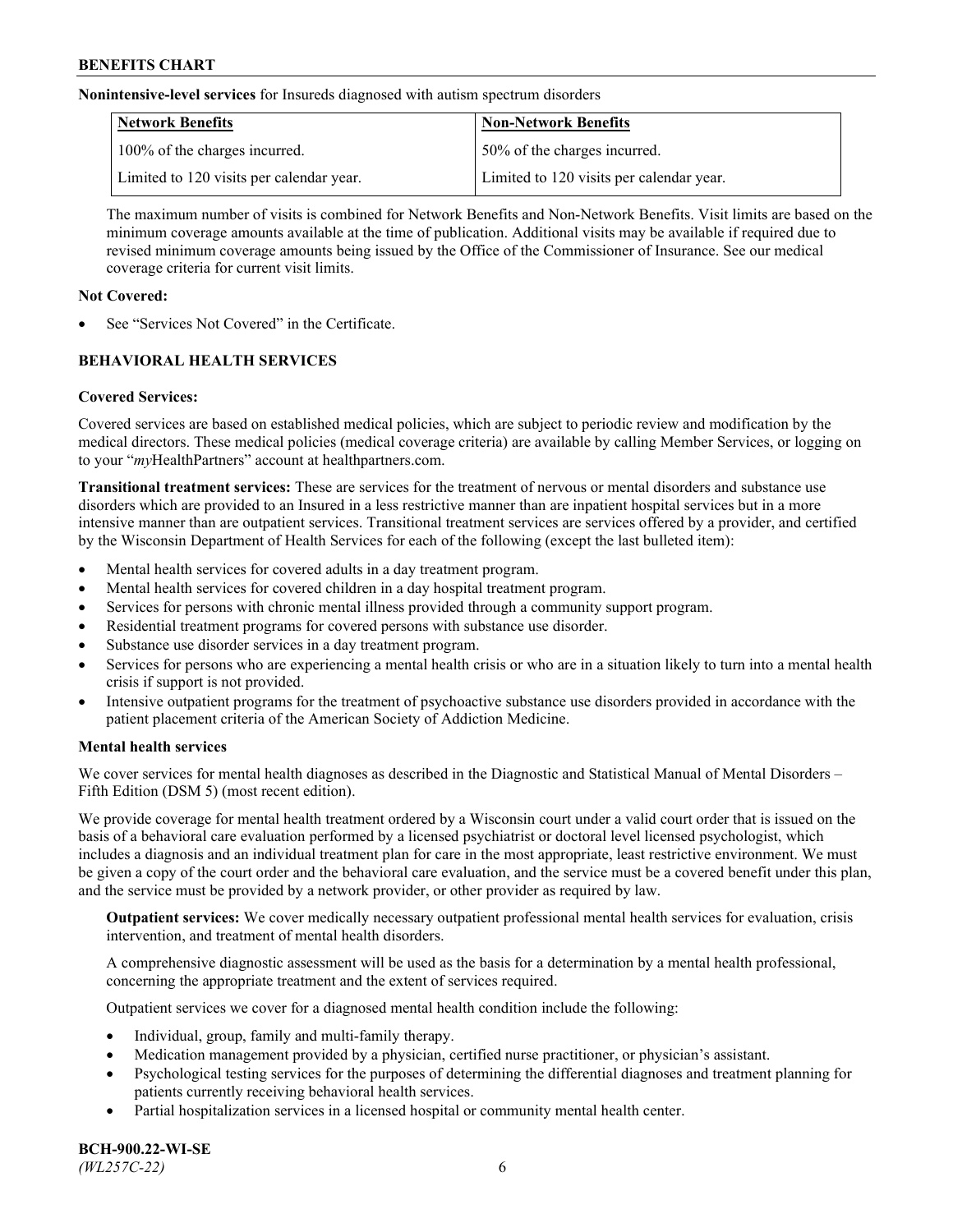- Psychotherapy and nursing services provided in the home if authorized by us.
- Treatment for gender dysphoria.

| <b>Network Benefits</b>       | <b>Non-Network Benefits</b>  |
|-------------------------------|------------------------------|
| 100% of the charges incurred. | 50% of the charges incurred. |

### **Group therapy**

| Network Benefits              | Non-Network Benefits          |
|-------------------------------|-------------------------------|
| 100% of the charges incurred. | 150% of the charges incurred. |

### **Inpatient services, including mental health residential treatment services:** We cover the following:

- Medically necessary inpatient services in a hospital and professional services for treatment of mental health disorders. Medical stabilization is covered under inpatient hospital services in the "Hospital and Skilled Nursing Facility Services" section.
- Medically necessary mental health residential treatment services. This care must be authorized by us and provided by a hospital or residential behavioral health treatment facility licensed by the local state or Department of Health and Human Services. Services not covered under this benefit include halfway houses, group homes, extended care facilities, shelter services, correctional services, detention services, transitional services, group residential services, foster care services and wilderness programs.

| <b>Network Benefits</b>       | Non-Network Benefits         |
|-------------------------------|------------------------------|
| 100% of the charges incurred. | 50% of the charges incurred. |

**Transitional treatment services:** We cover transitional treatment services described above for treatment of mental and nervous disorders.

| <b>Network Benefits</b>       | <b>Non-Network Benefits</b>  |
|-------------------------------|------------------------------|
| 100% of the charges incurred. | 50% of the charges incurred. |

#### **Substance use disorder treatment services**

We cover medically necessary services for assessments by a licensed alcohol and drug counselor and treatment of substance use disorders as defined in the latest edition of the DSM 5.

**Outpatient services:** We cover medically necessary outpatient professional services for diagnosis and treatment of substance use disorders. Substance use disorder treatment services must be provided by a program licensed by the local Department of Health Services.Outpatient services we cover for a diagnosed substance use disorder include the following:

- Individual, group, family, and multi-family therapy provided in an office setting.
- Opiate replacement therapy including methadone and buprenorphine treatment.

| Network Benefits              | Non-Network Benefits         |
|-------------------------------|------------------------------|
| 100% of the charges incurred. | 50% of the charges incurred. |

**Inpatient services:** We cover the following:

- Medically necessary inpatient services in a hospital or a licensed residential primary treatment center.
- Services provided in a hospital that is licensed by the local state and accredited by Medicare.
- Detoxification services in a hospital or community detoxification facility if it is licensed by the local Department of Health Services.

| Network Benefits              | <b>Non-Network Benefits</b>  |
|-------------------------------|------------------------------|
| 100% of the charges incurred. | 50% of the charges incurred. |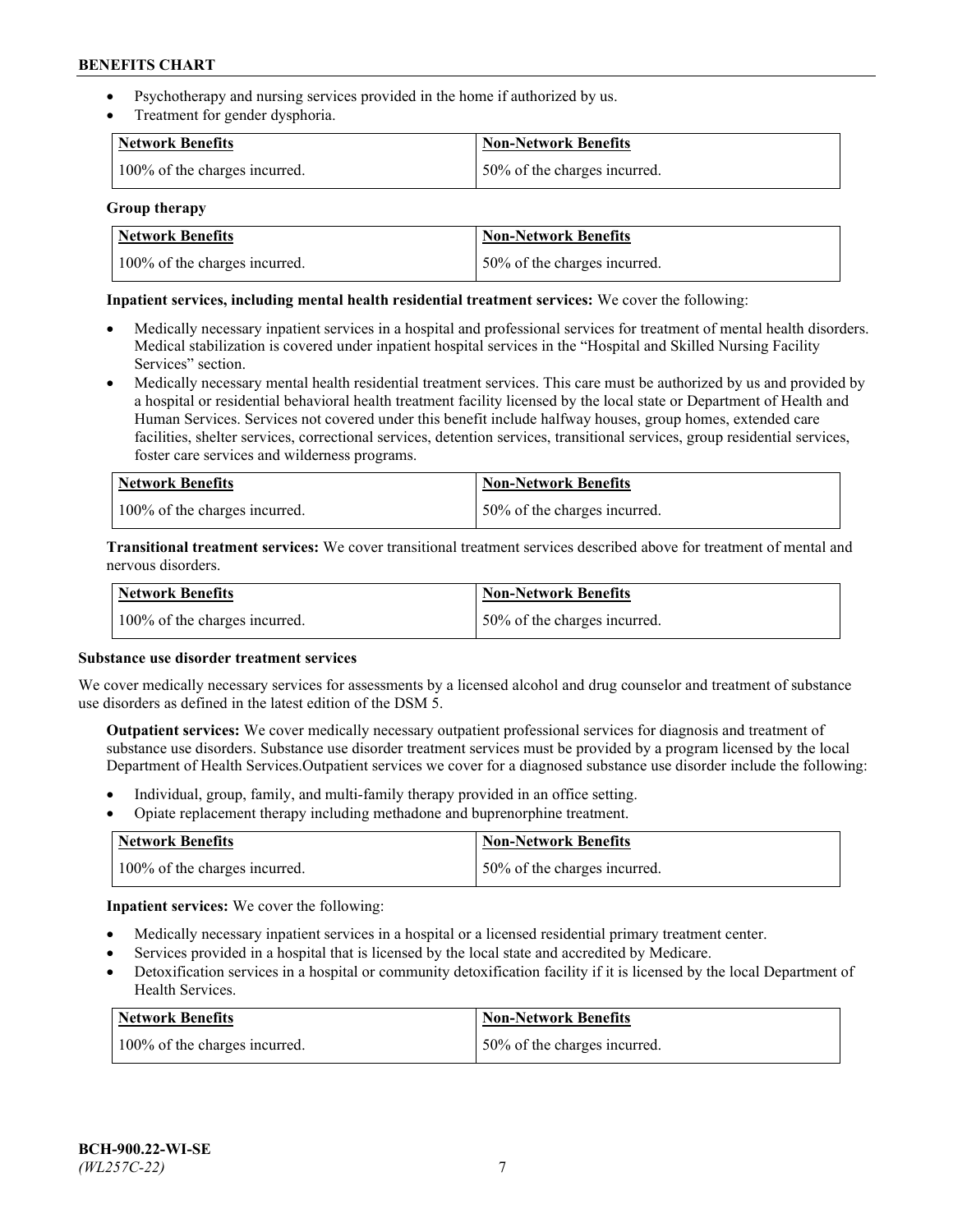**Transitional treatment services:** We cover transitional treatment services described above for treatment of substance use disorders.

| Network Benefits              | <b>Non-Network Benefits</b>   |
|-------------------------------|-------------------------------|
| 100% of the charges incurred. | 150% of the charges incurred. |

**Out-of-area services for Wisconsin students:** If a dependent child is a student in a school located in Wisconsin, but outside of our service area, we cover mental health and substance use disorder services as required under Wisconsin Statute 609.655.

- The student may have a clinical assessment from a local, non-network mental health or substance use disorder treatment provider at the network benefit level when prior authorized by us.
- If outpatient services are recommended in the clinical assessment, five outpatient visits from a non-network provider will be covered at the network benefit level.
- Our Medical Director will determine the need for continuing treatment by the non-network provider; additional visits may be approved.
- Coverage for the outpatient services will not be provided if the recommended treatment would keep the student from attending school on a regular basis or if the student is no longer attending the school full-time.

This benefit is subject to the limitations shown in this "Behavioral Health Services" section.

| Network Benefits              | Non-Network Benefits |
|-------------------------------|----------------------|
| 100% of the charges incurred. | Not applicable.      |

A dependent child enrolled in a school outside of the state of Wisconsin is not eligible for this benefit.

### **Not Covered:**

See "Services Not Covered" in the Certificate.

# **CHIROPRACTIC SERVICES**

## **Covered Services:**

We cover chiropractic services for rehabilitative care. Chiropractic services are adjustments to any abnormal articulations of the human body, especially those of the spinal column, for the purpose of giving freedom of action to impinged nerves that may cause pain or deranged function.

Massage therapy which is performed in conjunction with other treatment/modalities by a chiropractor, is part of a prescribed treatment plan and is not billed separately is covered.

| <b>Network Benefits</b>       | <b>Non-Network Benefits</b>  |
|-------------------------------|------------------------------|
| 100% of the charges incurred. | 50% of the charges incurred. |

#### **Not Covered:**

- Massage therapy for the purpose of comfort or convenience of the Insured.
- See "Services Not Covered" in the Certificate.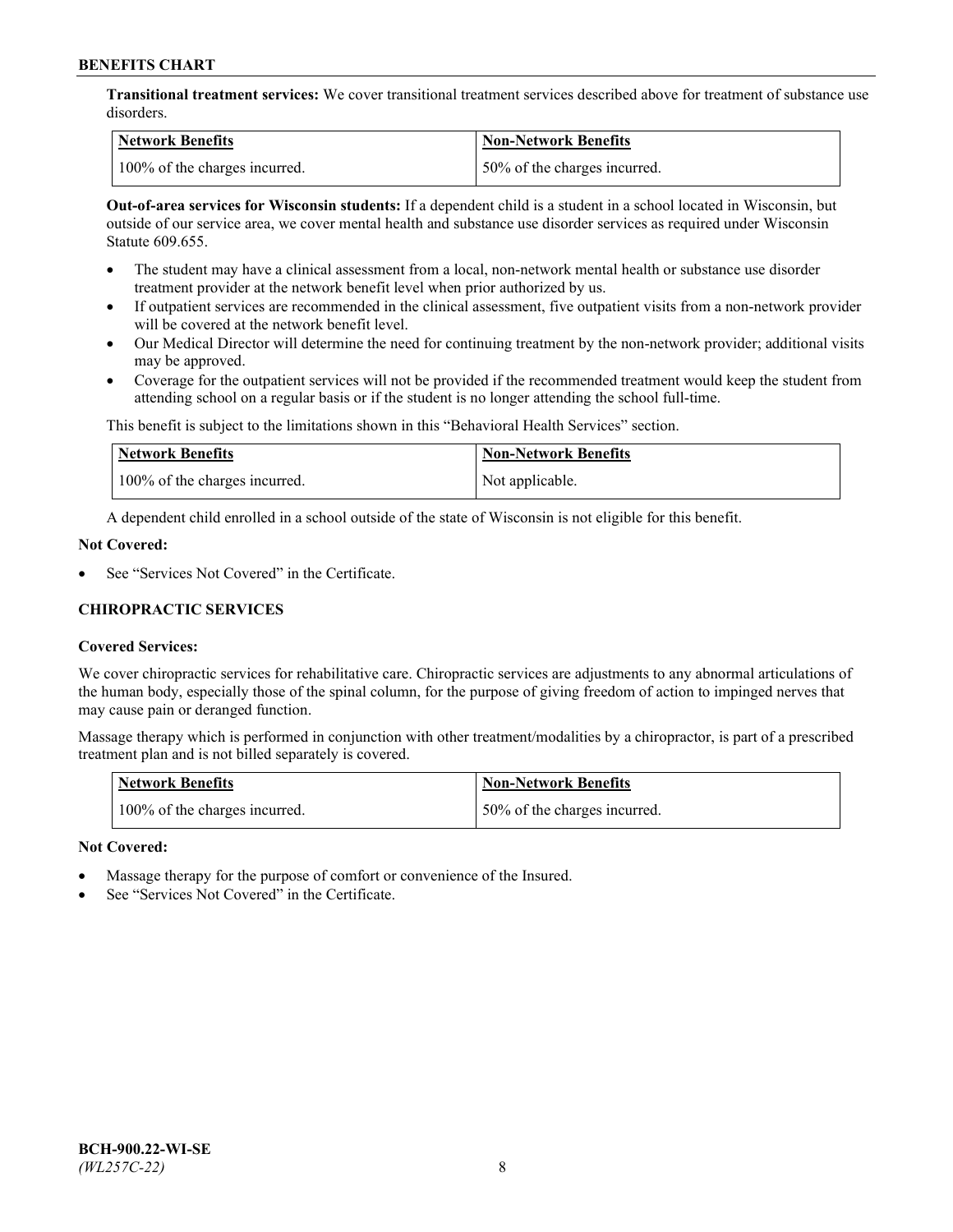# **CLINICAL TRIALS**

# **Covered Services:**

We cover certain routine services if you participate in a Phase I, Phase II, Phase III or Phase IV approved clinical trial that is conducted in relation to the prevention, detection, or treatment of cancer or other life-threatening disease or condition as defined in the Affordable Care Act. Approved clinical trials include (1) federally funded trials when the study or investigation is approved or funded by any of the federal agencies defined in the Public Health Services Act, section 2709 (d) (1) (A); (2) the study or investigation is conducted under an investigational new drug application reviewed by the Food and Drug Administration; and (3) the study or investigation is a drug trial that is exempt from having such an investigational new drug application. We cover routine patient costs for services that would be eligible under the Certificate and this Benefits Chart if the service were provided outside of a clinical trial.

| <b>Network Benefits</b>                                 | <b>Non-Network Benefits</b>                           |
|---------------------------------------------------------|-------------------------------------------------------|
| Coverage level is same as corresponding Network         | Coverage level is same as corresponding               |
| Benefits, depending on type of service provided such as | Non-Network Benefits, depending on type of service    |
| Office Visits for Illness or Injury, Inpatient or       | provided such as Office Visits for Illness or Injury, |
| Outpatient Hospital Services.                           | Inpatient or Outpatient Hospital Services.            |

## **Not Covered:**

- The investigative or experimental item, device or service itself.
- Items or services that are provided solely to satisfy data collection and analysis needs and that are not used in the direct clinical management of the patient.
- A service that is clearly inconsistent with widely accepted and established standards of care for a particular diagnosis.
- See "Services Not Covered" in the Certificate.

# **DENTAL SERVICES**

## **Covered Services:**

We cover services as described below.

**Accidental dental services:** We cover dentally necessary services to treat and restore damage done to sound, natural, unrestored teeth as a result of an accidental injury. Coverage is for damage caused by external trauma to face and mouth only, not for cracked or broken teeth, which result from biting or chewing. We cover restorations, root canals, crowns and replacement of teeth lost that are directly related to the accident in which the Insured was involved. We cover initial exam, x-rays and palliative treatment including extractions, and other oral surgical procedures directly related to the accident. Subsequent treatment must be initiated within the specified time-frame and must be directly related to the accident. We do not cover restoration and replacement of teeth that are not "sound and natural" at the time of the accident.

Full mouth rehabilitations to correct occlusion (bite) and malocclusion (misaligned teeth not due to the accident) are not covered.

When an implant-supported dental prosthetic treatment is pursued, the accidental dental benefit will be applied to the prosthetic procedure. Benefits are limited to the amount that would be paid toward the placement of a removable dental prosthetic appliance that could be used in the absence of implant treatment. Care must be provided or pre-authorized by a HealthPartners dentist.

| Network Benefits              | <b>Non-Network Benefits</b>  |
|-------------------------------|------------------------------|
| 100% of the charges incurred. | 50% of the charges incurred. |

For all accidental dental services, treatment and/or restoration must be initiated within six months of the date of the injury. Coverage is limited to the initial course of treatment and/or initial restoration. Services must be provided within 24 months of the date of injury to be covered.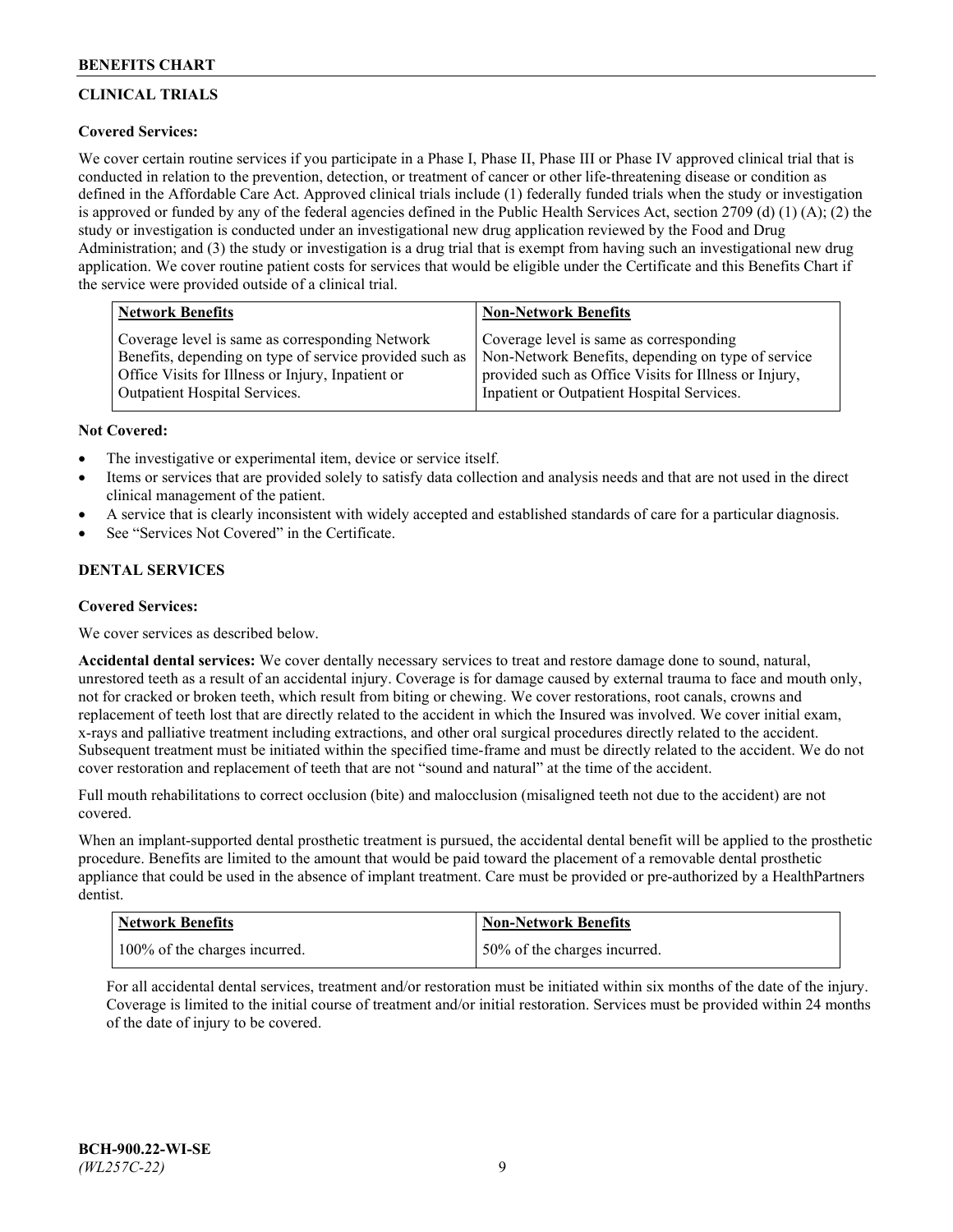# **Medical referral dental services**

**Medically necessary outpatient dental services:** We cover medically necessary outpatient dental services. Coverage is limited to dental services required for treatment of an underlying medical condition, e.g., removal of teeth to complete radiation treatment for cancer of the jaw, cysts and lesions.

| <b>Network Benefits</b>       | <b>Non-Network Benefits</b>   |
|-------------------------------|-------------------------------|
| 100% of the charges incurred. | 150% of the charges incurred. |

**Medically necessary hospitalization and anesthesia for dental care:** We cover medically necessary hospitalization for dental care. This is limited to charges incurred by an Insured who: (1) is a child under age 5; (2) is severely disabled; (3) has a medical condition, and requires hospitalization or general anesthesia for dental care treatment; or (4) is a child between ages 5 and 12 and care in dental offices has been attempted unsuccessfully and usual methods of behavior modification have not been successful, or when extensive amounts of restorative care, exceeding four appointments, are required. Coverage is limited to facility and anesthesia charges. Oral surgeon/dentist professional fees are not covered. The following are examples, though not all-inclusive, of medical conditions which may require hospitalization for dental services: severe asthma, severe airway obstruction or hemophilia. Hospitalization required due to the behavior of the Insured or due to the extent of the dental procedure is not covered.

| Network Benefits              | <b>Non-Network Benefits</b>  |
|-------------------------------|------------------------------|
| 100% of the charges incurred. | 50% of the charges incurred. |

**Medical complications of dental care:** We cover medical complications of dental care. Treatment must be medically necessary care and related to medical complications of non-covered dental care, including complications of the head, neck, or substructures.

| Network Benefits              | Non-Network Benefits         |
|-------------------------------|------------------------------|
| 100% of the charges incurred. | 50% of the charges incurred. |

**Oral surgery:** We cover oral surgery. Coverage is limited to treatment of medical conditions requiring oral surgery, such as treatment of oral neoplasm, non-dental cysts, fracture of the jaws, trauma of the mouth and jaws, and any other oral surgery procedures provided as medically necessary dental services.

| <b>Network Benefits</b>       | <b>Non-Network Benefits</b>   |
|-------------------------------|-------------------------------|
| 100% of the charges incurred. | 150% of the charges incurred. |

**Treatment of cleft lip and cleft palate:** We cover treatment of cleft lip and cleft palate of a dependent child, including orthodontic treatment and oral surgery directly related to the cleft. Dental services which are not required for the treatment of cleft lip or cleft palate are not covered. If a dependent child covered under the Certificate and Benefits Chart is also covered under a dental plan which includes orthodontic services, that dental plan shall be considered primary for the necessary orthodontic services. Oral appliances are subject to the same copayment, conditions and limitations as durable medical equipment.

| <b>Network Benefits</b>                               | <b>Non-Network Benefits</b>                            |
|-------------------------------------------------------|--------------------------------------------------------|
| Coverage level is same as corresponding Network       | Coverage level is same as corresponding                |
| Benefits, depending on type of service provided, such | Non-Network Benefits, depending on type of service     |
| as Office Visits for Illness or Injury, Inpatient or  | provided, such as Office Visits for Illness or Injury, |
| Outpatient Hospital Services.                         | Inpatient or Outpatient Hospital Services.             |

**Treatment of temporomandibular disorder (TMD) and craniomandibular disorder (CMD):** We cover diagnostic procedures, surgical treatment and non-surgical treatment (including intraoral splint therapy devices) for temporomandibular disorder (TMD) and craniomandibular disorder (CMD), which is medically necessary care. Dental services which are not required to directly treat TMD or CMD are not covered.

| <b>Network Benefits</b>       | <b>Non-Network Benefits</b>   |
|-------------------------------|-------------------------------|
| 100% of the charges incurred. | 150% of the charges incurred. |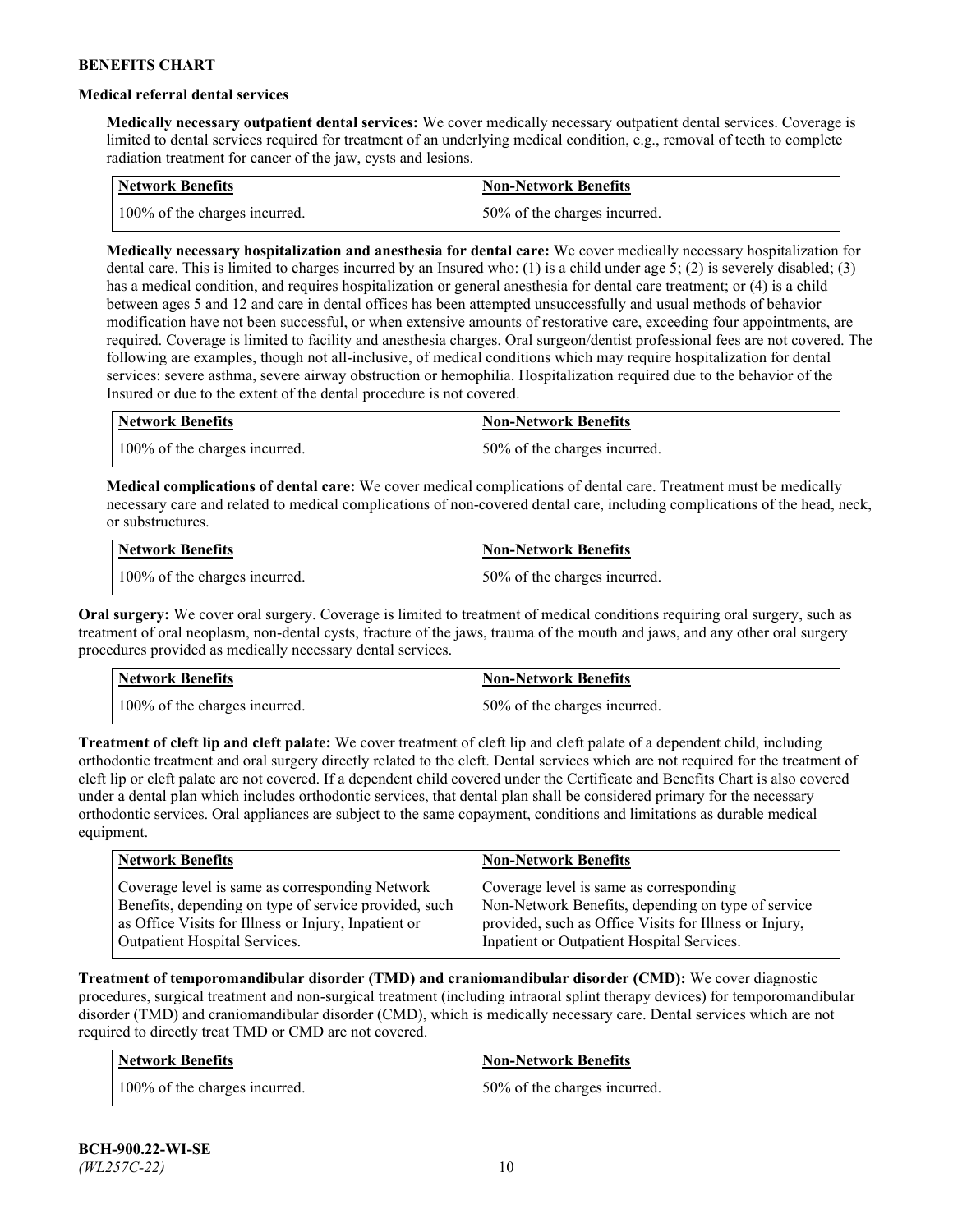# **Not Covered:**

- Dental treatment, procedures or services not listed in this Benefits Chart.
- Accident-related dental services if treatment is: (1) provided to teeth which are not sound and natural; (2) to teeth which have been restored; (3) initiated beyond six months from the date of the injury; (4) received beyond the initial treatment or restoration; or (5) received beyond 24 months from the date of injury.
- Oral surgery to remove wisdom teeth.
- Orthognathic treatment or procedures and all related services.
- See "Services Not Covered" in the Certificate.

### **DIABETES AND HYPERTENSION DISEASE MANAGEMENT PROGRAM**

### **Covered Services:**

If you meet criteria for coverage, you may qualify for the Diabetes and/or Hypertension Disease Management Program.

The program covers group health coaching which focuses on weight loss, exercise, behavior modification and health education through Omada Health.

| Network Benefits                                            | Non-Network Benefits |
|-------------------------------------------------------------|----------------------|
| 100% of the charges incurred.<br>Deductible does not apply. | Not applicable.      |

#### **Not Covered:**

See "Services Not Covered" in the Certificate.

# **DIABETIC EQUIPMENT AND SUPPLIES**

### **Covered Services:**

We cover physician prescribed medically appropriate and necessary drugs and supplies used in the management and treatment of diabetes for Insureds with gestational, Type I or Type II diabetes including durable diabetic equipment and disposable supplies, as described below.

Certain items are only covered if your condition meets our coverage criteria and obtained through an authorized vendor. For more information on what we cover and any prior authorization requirements, call Member Services or log on to your "*my*HealthPartners" account at [healthpartners.com.](http://www.healthpartners.com/)

Insulin and medications for diabetes are covered as outpatient drugs under the "Prescription Drug Services" section.

**Pumps and pump supplies.** These include diabetic insulin pumps, diabetic infusion pumps and infusion pump supplies such as infusion sets, tubing, connectors and syringe reservoirs.

| <b>Network Benefits</b>                                                                 | <b>Non-Network Benefits</b>  |
|-----------------------------------------------------------------------------------------|------------------------------|
| Pumps received at a pharmacy:<br>100% of the charges incurred.                          | 50% of the charges incurred. |
| Pumps received from a non-pharmacy<br>approved vendor:<br>100% of the charges incurred. |                              |

## **All other durable equipment and diabetic supplies**

Durable Diabetic Equipment and Supplies. These include continuous glucose monitoring system (CGMS), transmitter, sensors and receivers, diabetic blood glucose monitors and control/calibrating solutions (for checking accuracy or testing equipment and test strips).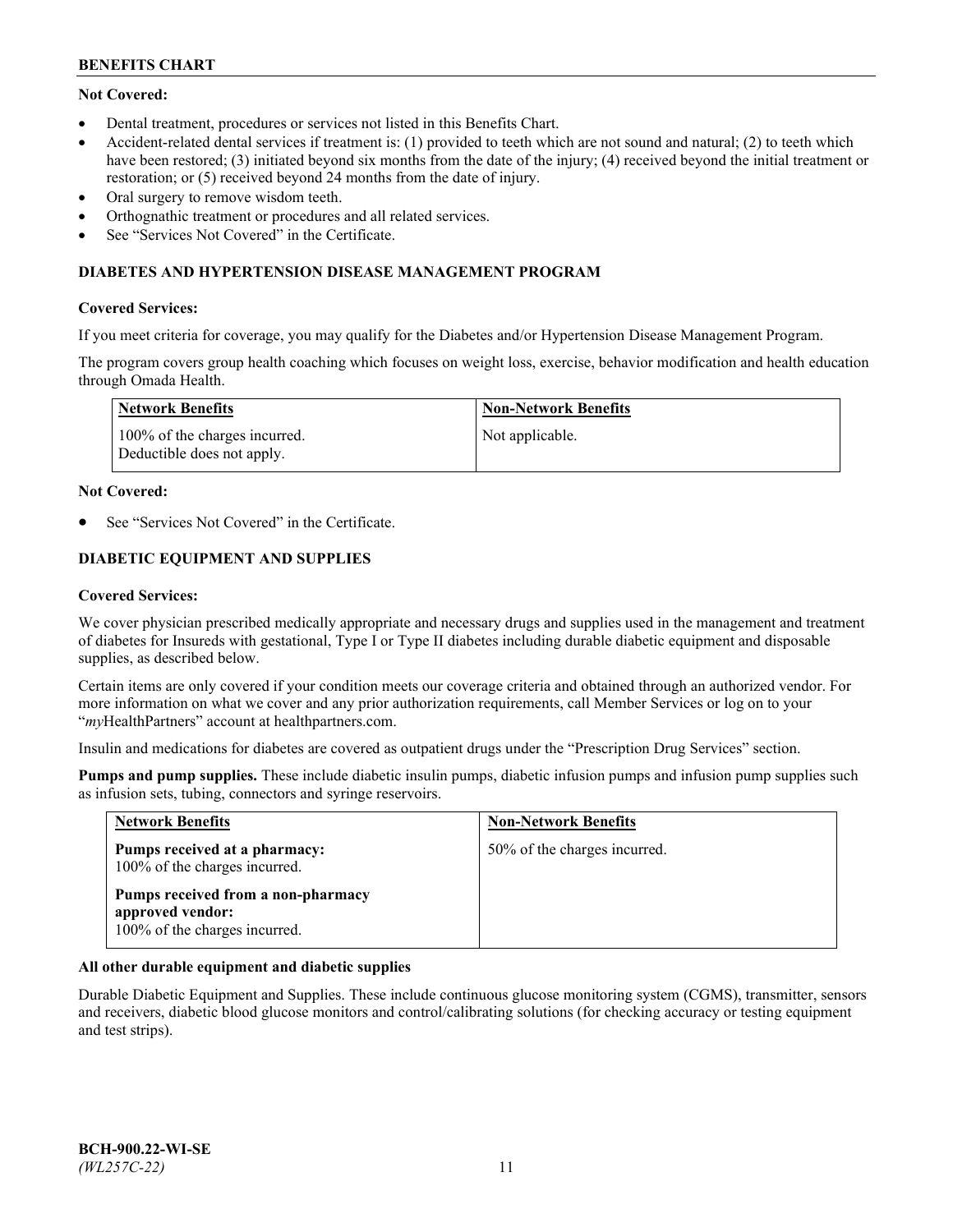Disposable Diabetic Supplies. These are one-time use supplies, including syringes, lancets, lancet devices, blood and urine ketone test strips, and needles.

Certain diabetic supplies and equipment must be purchased at a pharmacy.

| <b>Network Benefits</b>                                                                                               | <b>Non-Network Benefits</b>  |
|-----------------------------------------------------------------------------------------------------------------------|------------------------------|
| If received through a pharmacy:<br>100% of the charges incurred.                                                      | 50% of the charges incurred. |
| If received through a non-pharmacy provider:<br>100% of the charges incurred if purchased from an<br>approved vendor. |                              |

### **Limitations:**

- No more than a 93-day supply of diabetic supplies are covered and dispensed at a time.
- We require that certain diabetic supplies and equipment be purchased at a pharmacy.
- Diabetic supplies and equipment are limited to certain models and brands.
- Durable medical equipment and supplies must be obtained from or repaired by approved vendors.
- Covered services and supplies are based on established medical policies which are subject to periodic review and modification by the medical directors. Our coverage policy for diabetic supplies includes information on our required models and brands. These medical policies (medical coverage criteria) are available by calling Member Services, or logging on to your "myHealthPartners" account at [healthpartners.com.](http://www.healthpartners.com/)

### **Not Covered:**

- Replacement or repair of any covered items, if the items are (i) damaged or destroyed by misuse, abuse or carelessness, (ii) lost; or (iii) stolen.
- Duplicate or similar items.
- Labor and related charges for repair of any covered items which are more than the cost of replacement by an approved vendor.
- Batteries for monitors and equipment.
- Sales tax, mailing, delivery charges, service call charges.
- See "Services Not Covered" in the Certificate.

# **DIAGNOSTIC IMAGING SERVICES**

#### **Covered Services:**

We cover diagnostic imaging, when ordered by a provider and provided in a clinic or outpatient hospital facility.

For Network Benefits, non-emergent, scheduled outpatient Magnetic Resonance Imaging (MRI) and Computed Tomography (CT) must be provided at a designated facility. Your physician or facility will obtain or verify prior authorization for these services, as needed.

We cover services provided in a clinic or outpatient hospital facility. To see the benefit level for inpatient hospital or skilled nursing facility services, see benefits under "Inpatient Hospital and Skilled Nursing Facility Services".

#### **Outpatient magnetic resonance imaging (MRI) and computed tomography (CT)**

| <b>Network Benefits</b>       | <b>Non-Network Benefits</b>   |
|-------------------------------|-------------------------------|
| 100% of the charges incurred. | 150% of the charges incurred. |

## **All other outpatient diagnostic imaging services**

#### **Services for illness or injury**

| <b>Network Benefits</b>       | <b>Non-Network Benefits</b>  |
|-------------------------------|------------------------------|
| 100% of the charges incurred. | 50% of the charges incurred. |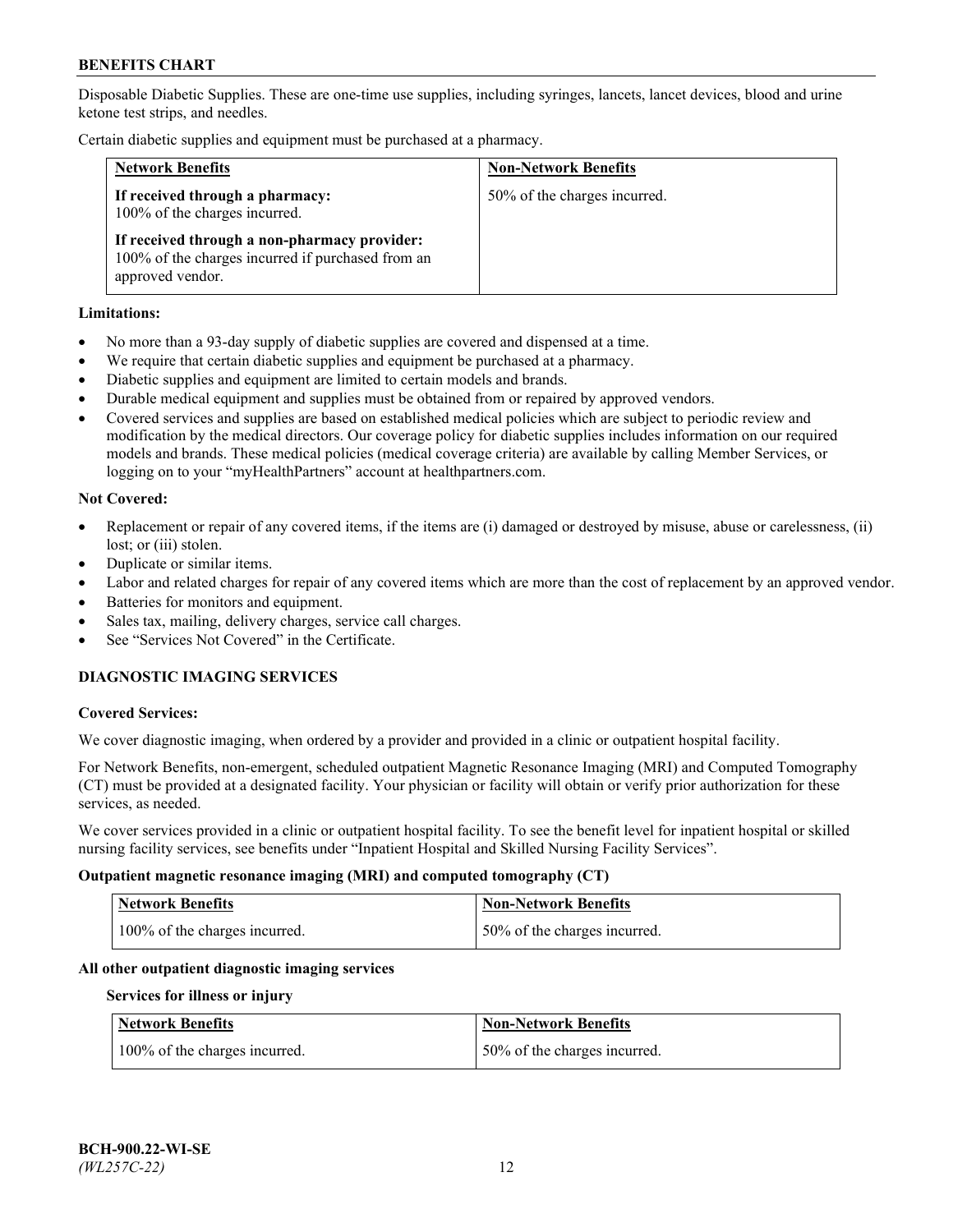### **Preventive services (MRI/CT procedures are not considered preventive)**

Diagnostic imaging services associated with preventive services are covered at the benefit level shown in the "Preventive Services" section of this Benefits Chart.

#### **Not Covered:**

See "Services Not Covered" in the Certificate.

# **DURABLE MEDICAL EQUIPMENT, PROSTHETICS, ORTHOTICS AND SUPPLIES**

#### **Covered Services:**

We cover equipment and services, as described below.

We cover durable medical equipment and services, prosthetics, orthotics and supplies, subject to the limitations below, including certain disposable supplies and enteral feedings.

We cover external hearing aids, cochlear implants, and related treatment prescribed by a physician or by a licensed audiologist for Insureds under 18 years of age who have hearing loss.

We also cover basic hearing aids for Insureds age 18 or older for the correction of a hearing impairment.

Osseointegrated or bone-anchored hearing aids are only covered for Insureds who have hearing loss that is not correctable by any other procedure.

Hearing aids are limited to one basic, standard hearing aid for each ear every three years.

A basic hearing aid is defined as a hearing device that consists of a microphone, amplifier, volume control, battery and receiver, which is up to date using the latest technology. It does not include upgrades above and beyond the functionality of a basic hearing aid, including, but not limited to, hearing improvements for group settings, background noise, Bluetooth/remote control functionality, or extended warranties. Charges for upgrades above the cost of a basic, standard hearing aid are not covered.

Diabetic equipment and supplies are covered under the "Diabetic Equipment and Supplies" section.

#### **Special dietary treatment for phenylketonuria (PKU) if it meets our medical coverage criteria**

| <b>Network Benefits</b>       | <b>Non-Network Benefits</b>   |
|-------------------------------|-------------------------------|
| 100% of the charges incurred. | 150% of the charges incurred. |

#### **Oral amino acid based elemental formula if it meets our medical coverage criteria**

| Network Benefits              | Non-Network Benefits         |
|-------------------------------|------------------------------|
| 100% of the charges incurred. | 50% of the charges incurred. |

#### **All other durable medical equipment, prosthetics, orthotics and supplies**

| <b>Network Benefits</b>       | <b>Non-Network Benefits</b>  |
|-------------------------------|------------------------------|
| 100% of the charges incurred. | 50% of the charges incurred. |

#### **Limitations:**

Coverage of durable medical equipment is limited by the following:

- Payment will not exceed the cost of an alternate piece of equipment or service that is effective and medically necessary.
- For prosthetic benefits, other than oral appliances for cleft lip and cleft palate, payment will not exceed the cost of an alternate piece of equipment or service that is effective, medically necessary and enables Insureds to conduct standard activities of daily living.
- We reserve the right to determine if an item will be approved for rental vs. purchase.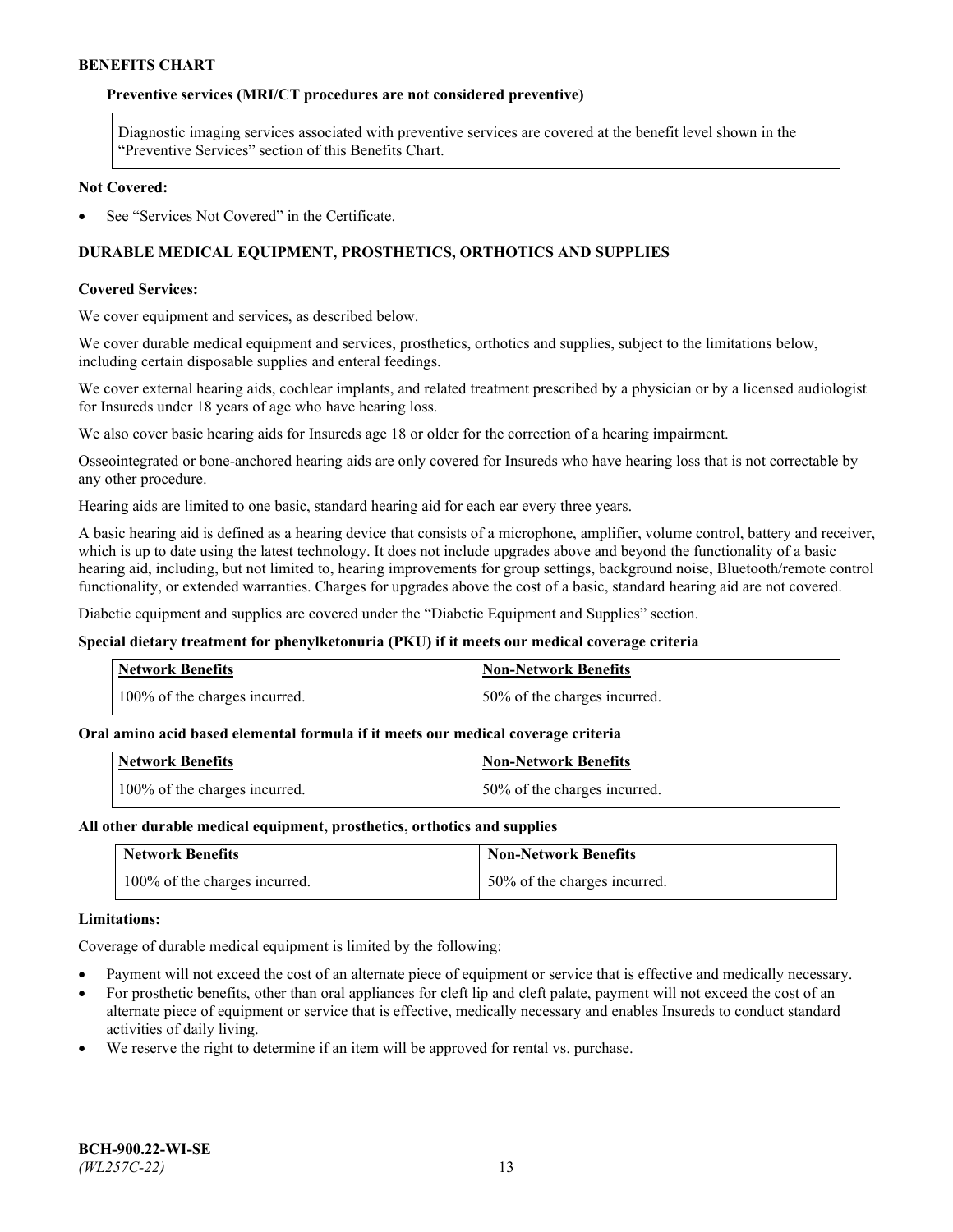- Durable medical equipment and supplies must be obtained from or repaired by approved vendors.
- Covered services and supplies are based on established medical policies which are subject to periodic review and modification by the medical or dental directors. Our medical policy for diabetic supplies includes information on our required models and brands. These medical policies (medical coverage criteria) are available by calling Member Services, or logging on to your "*my*HealthPartners" account a[t healthpartners.com.](http://www.healthpartners.com/)

# **Not Covered:**

Items which are not eligible for coverage include, but are not limited to:

- Replacement or repair of any covered items, if the items are (i) damaged or destroyed by misuse, abuse or carelessness, (ii) lost; or (iii) stolen.
- Duplicate or similar items.
- Labor and related charges for repair of any covered items which are more than the cost of replacement by an approved vendor.
- Sales tax, mailing, delivery charges, service call charges.
- Items which are primarily educational in nature or for hygiene, vocation, comfort, convenience or recreation.
- Communication aids or devices: equipment to create, replace or augment communication abilities including, but not limited to, speech processors, receivers, communication boards, or computer or electronic assisted communication.
- Implantable and osseointegrated or bone-anchored hearing aids and their fitting, except as specifically described in this Benefits Chart. This exclusion does not apply to cochlear implants.
- Eyeglasses, contact lenses and their fitting, measurement and adjustment, except as specifically described in this Benefits Chart.
- Hair prostheses (wigs).
- Household equipment which primarily has customary uses other than medical, such as, but not limited to, exercise cycles, air purifiers, central or unit air conditioners, water purifiers, non-allergenic pillows, mattresses or waterbeds.
- Household fixtures including, but not limited to, escalators or elevators, ramps, swimming pools and saunas.
- Modifications to the structure of the home including, but not limited to, wiring, plumbing or charges for installation of equipment.
- Vehicle, car or van modifications including, but not limited to, hand brakes, hydraulic lifts and car carrier.
- Rental equipment while owned equipment is being repaired by non-contracted vendors, beyond one month rental of medically necessary equipment.
- Other equipment and supplies, including but not limited to assistive devices, that we determine are not eligible for coverage.
- See "Services Not Covered" in the Certificate.

# **EMERGENCY AND URGENTLY NEEDED CARE SERVICES**

## **Covered Services:**

We cover services for emergency care and urgently needed care if the services are otherwise eligible for coverage under the Certificate.

**Urgently needed care.** These are services to treat an unforeseen illness or injury that:

- are required in order to prevent a serious deterioration in your health; and
- cannot be delayed until the next available clinic or office hours.

| <b>Network Benefits</b>       | <b>Non-Network Benefits</b> |
|-------------------------------|-----------------------------|
| 100% of the charges incurred. | See Network Benefits.       |

**Emergency care.** These are services to treat:

- the sudden, unexpected onset of illness or injury which, if left untreated or unattended until the next available clinic or office hours, would result in hospitalization; or
- a condition requiring professional health services immediately necessary to preserve life or stabilize health.

Emergency care includes emergency services as defined in Division BB, Title I, Section 102 of the Consolidated Appropriations Act of 2021.

When reviewing claims for coverage of emergency services, our medical director will take into consideration a reasonable layperson's belief that the circumstances required immediate medical care that could not wait until the next working day or next available clinic appointment.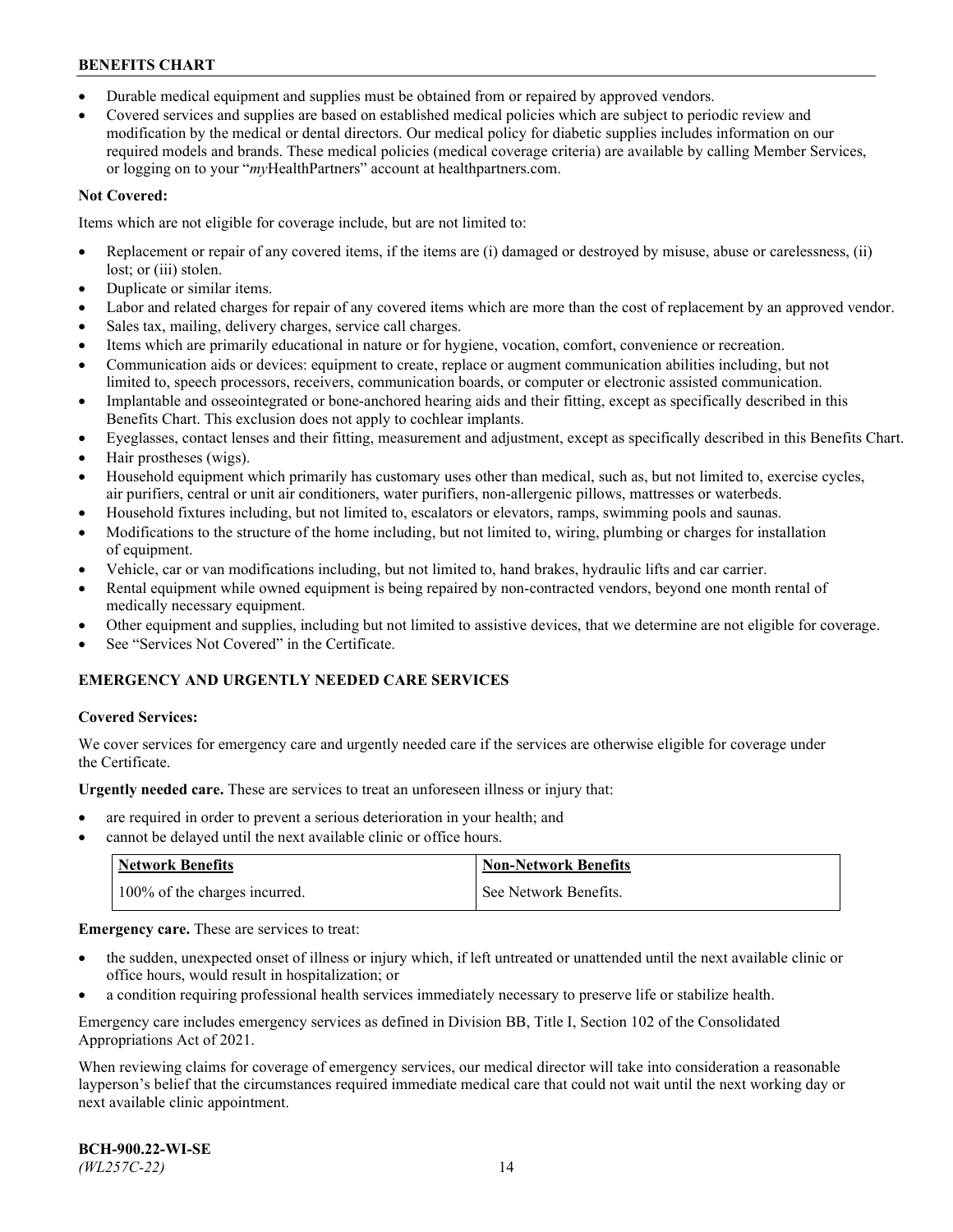### **Emergency care in a hospital emergency room, including professional services of a physician**

| <b>Network Benefits</b>       | <b>Non-Network Benefits</b> |
|-------------------------------|-----------------------------|
| 100% of the charges incurred. | See Network Benefits.       |

### **Inpatient emergency care in a hospital**

| <b>Network Benefits</b>       | <b>Non-Network Benefits</b> |
|-------------------------------|-----------------------------|
| 100% of the charges incurred. | See Network Benefits.       |

### **Not Covered:**

• See "Services Not Covered" in the Certificate.

# **GENE THERAPY**

## **Covered Services:**

We cover gene therapy treatment if it meets our medical coverage criteria.

| <b>Network Benefits</b>                                                                                                                                                                          | <b>Non-Network Benefits</b> |
|--------------------------------------------------------------------------------------------------------------------------------------------------------------------------------------------------|-----------------------------|
| Coverage level is same as corresponding Network<br>Benefits, depending on type of service provided such as<br>Office Visits for Illness or Injury, Inpatient or<br>Outpatient Hospital Services. | No coverage.                |

### **Limitations:**

- Gene therapy must be provided by a designated provider.
- Specific types of gene therapy are limited to therapies and conditions specified in our medical coverage criteria.

## **Not Covered:**

See "Services Not Covered" in the Certificate.

# **HEALTH EDUCATION**

## **Covered Services:**

We cover education for preventive services and education for the management of chronic health problems (such as diabetes).

| <b>Network Benefits</b>                                     | <b>Non-Network Benefits</b>  |
|-------------------------------------------------------------|------------------------------|
| 100% of the charges incurred.<br>Deductible does not apply. | 50% of the charges incurred. |

#### **Not Covered:**

See "Services Not Covered" in the Certificate.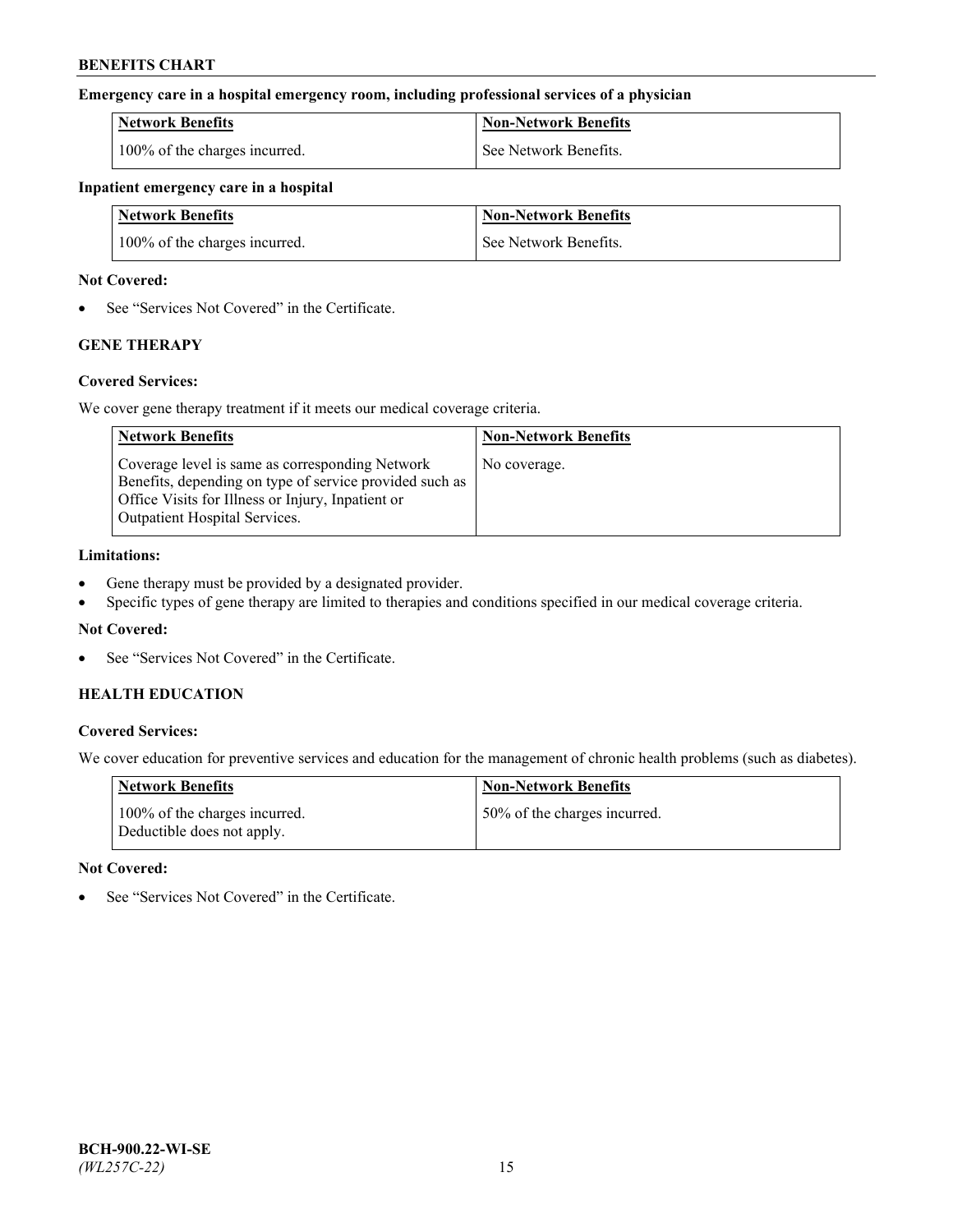# **HOME-BASED COMPREHENSIVE HEALTH RISK ASSESSMENT**

#### **Covered Services:**

If you meet our criteria for coverage, you may qualify for our home-based comprehensive health risk assessment program. The program covers a health assessment with a designated nurse practitioner.

| Network Benefits                                            | <b>Non-Network Benefits</b> |
|-------------------------------------------------------------|-----------------------------|
| 100% of the charges incurred.<br>Deductible does not apply. | No coverage.                |

### **Not Covered:**

See "Services Not Covered" in the Certificate.

# **HOME HEALTH SERVICES**

### **Covered Services:**

We cover skilled nursing services, physical therapy, occupational therapy, speech therapy, respiratory therapy and other therapeutic services, non-routine prenatal and postnatal services, routine postnatal well child visits as described in our medical coverage criteria, phototherapy services for newborns, home health aide services and other eligible home health services when provided in your home, if you are homebound (i.e., unable to leave home without considerable effort due to a medical condition). Lack of transportation does not constitute homebound status. For phototherapy services for newborns and high risk prenatal services, supplies and equipment are included.

We cover total parenteral nutrition/intravenous ("TPN/IV") therapy, equipment, supplies and drugs in connection with IV therapy. IV line care kits are covered under Durable Medical Equipment.

We cover palliative care benefits. Palliative care includes symptom management, education and establishing goals of care. We waive the requirement that you be homebound for a limited number of home visits for palliative care (as shown in this Benefits Chart), if you have a life-threatening, non-curable condition which has a prognosis of survival of two years or less. Additional palliative care visits are eligible under the home health services benefit if you are homebound and meet all other requirements defined in this section.

You do not need to be homebound to receive total parenteral nutrition/intravenous ("TPN/IV") therapy.

Home health services are eligible and covered only when:

- medically necessary; and
- provided as rehabilitative care, terminal care or maternity care; and
- ordered by a physician, and included in the written home care plan.

### **Physical therapy, occupational therapy, speech therapy, respiratory therapy, home health aide services and palliative care**

| Network Benefits              | <b>Non-Network Benefits</b>  |
|-------------------------------|------------------------------|
| 100% of the charges incurred. | 50% of the charges incurred. |

**TPN/IV therapy, skilled nursing services, non-routine prenatal/postnatal services, and phototherapy**

| Network Benefits              | Non-Network Benefits         |
|-------------------------------|------------------------------|
| 100% of the charges incurred. | 50% of the charges incurred. |

Each 24-hour visit (or shifts up to 24-hour visits) equals one visit and counts toward the Maximum visits for all other services shown below. Any visit that lasts less than 24 hours regardless of the length of the visit, will count as one visit toward the Maximum visits for all other services shown below. All visits must be medically necessary and benefit eligible.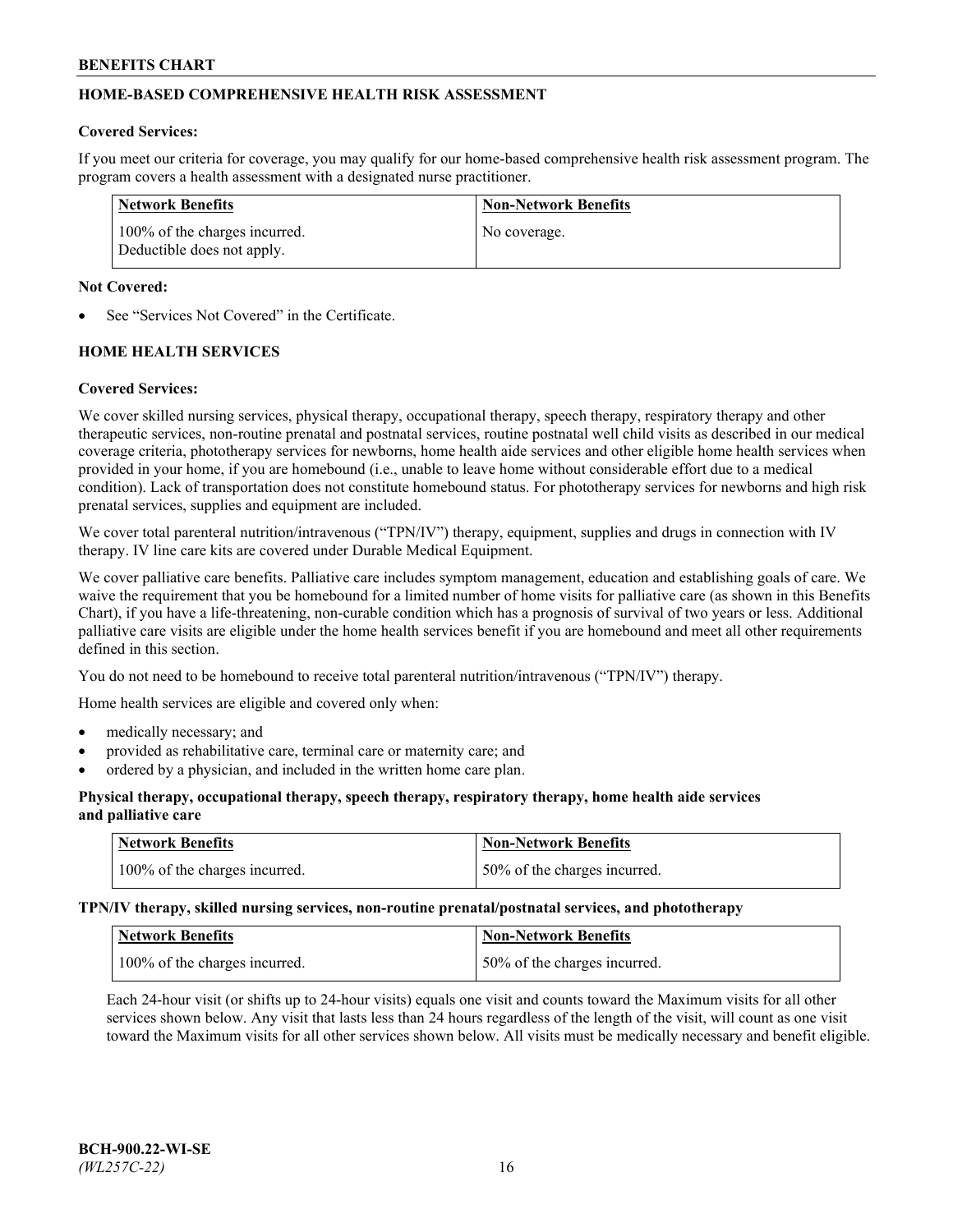## **Routine postnatal well child visit**

| <b>Network Benefits</b>                                     | <b>Non-Network Benefits</b>  |
|-------------------------------------------------------------|------------------------------|
| 100% of the charges incurred.<br>Deductible does not apply. | 50% of the charges incurred. |

#### **Maximum visits for palliative care**

If you are eligible to receive palliative care in the home and you are not homebound, there is a maximum of 12 visits per calendar year.

### **Maximum visits for all services other than palliative care**

| <b>Network Benefits</b>      | <b>Non-Network Benefits</b>  |
|------------------------------|------------------------------|
| 60 visits per calendar year. | 30 visits per calendar year. |

Each visit provided under the Network Benefits and Non-Network Benefits counts toward the maximums shown under both Maximum visits sections. The routine postnatal well child visits do not count toward the visit limit.

#### **Limitations:**

- Home health services are not provided as a substitute for a primary caregiver in the home or as relief (respite) for a primary caregiver in the home. We will not reimburse family members or residents in your home for the above services.
- A service shall not be considered a skilled nursing service merely because it is performed by, or under the direct supervision of, a licensed nurse. Where a service (such as tracheotomy suctioning or ventilator monitoring) or like services, can be safely and effectively performed by a non-medical person (or self-administered), without the direct supervision of a licensed nurse, the service shall not be regarded as a skilled nursing service, whether or not a skilled nurse actually provides the service. The unavailability of a competent person to provide a non-skilled service shall not make it a skilled service when a skilled nurse provides it. Only the skilled nursing component of so-called "blended" services (i.e. services which include skilled and non-skilled components) are covered under this Benefits Chart.

#### **Not Covered:**

- Financial or legal counseling services.
- Housekeeping or meal services in your home.
- Private duty nursing services.
- Services provided by a family member or enrollee, or a resident in the enrollee's home.
- Vocational rehabilitation and recreational or educational therapy. Recreation therapy is therapy provided solely for the purpose of recreation, including, but not limited to: (a) requests for physical therapy or occupational therapy to improve athletic ability, and (b) braces or guards to prevent sports injuries.
- See "Services Not Covered" in the Certificate.

# **HOME HOSPICE SERVICES**

#### **Applicable Definitions:**

**Part-time.** This is up to two hours of service per day, more than two hours is considered continuous care.

**Continuous Care.** This is from two to twelve hours of service per day provided by a registered nurse, licensed practical nurse, or home health aide, during a period of crisis in order to maintain a terminally ill patient at home.

**Appropriate Facility.** This is a nursing home, hospice residence, or other inpatient facility.

**Custodial Care Related to Hospice Services.** This means providing assistance in the activities of daily living and the care needed by a terminally ill patient which can be provided by primary caregiver (i.e., family member or friend) who is responsible for the patient's home care.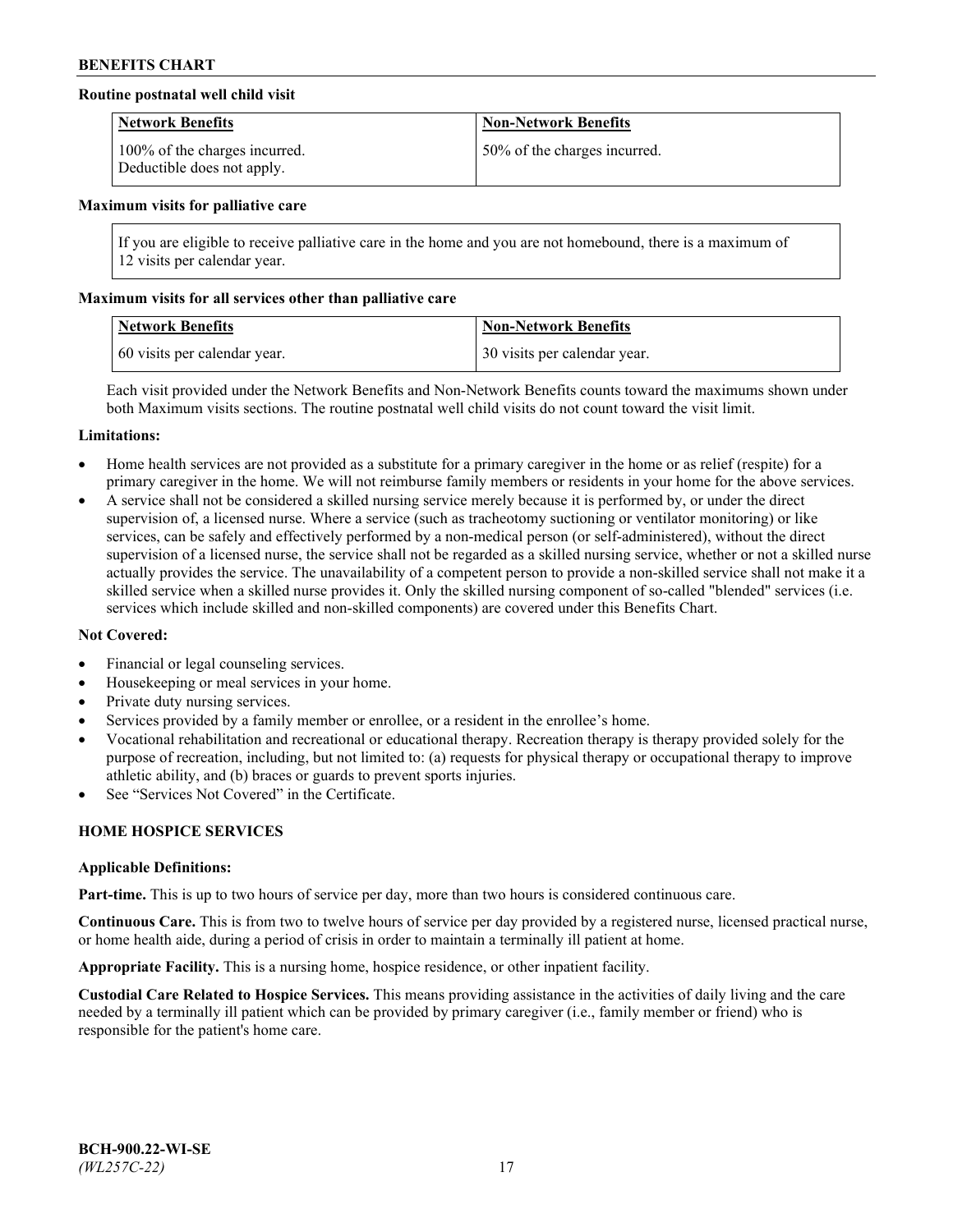### **Covered Services:**

**Home hospice program.** We cover the services described below if you are terminally ill and accepted as a home hospice program participant. You must meet the eligibility requirements of the program, and elect to receive services through the home hospice program. The services will be provided in your home, with inpatient care available when medically necessary as described below. If you elect to receive hospice services, you do so in lieu of curative treatment for your terminal illness for the period you are enrolled in the home hospice program.

**Eligibility:** In order to be eligible to be enrolled in the home hospice program, you must: (1) be a terminally ill patient (prognosis of six months or less); (2) have chosen a palliative treatment focus (i.e., emphasizing comfort and supportive services rather than treatment attempting to cure the disease or condition); and (3) continue to meet the terminally ill prognosis as reviewed by our medical director or his or her designee over the course of care. You may withdraw from the home hospice program at any time.

**Eligible services:** Hospice services include the following services provided in accordance with an approved hospice treatment plan.

- Home health services:
	- o Part-time care provided in your home by an interdisciplinary hospice team (which may include a physician, nurse, social worker, and spiritual counselor) and medically necessary home health services are covered.
	- o One or more periods of continuous care in your home or in a setting which provides day care for pain or symptom management, when medically necessary, will be covered.
- Inpatient services: We cover medically necessary inpatient services.
- Other services:
	- o Respite care is covered for care in your home or in an appropriate facility, to give your primary caregivers (i.e., family members or friends) rest and/or relief when necessary in order to maintain a terminally ill patient at home.
	- o Medically necessary medications for pain and symptom management.
	- o Semi-electric hospital beds and other durable medical equipment are covered.
	- Emergency and non-emergency care is covered.

| Network Benefits              | <b>Non-Network Benefits</b>  |
|-------------------------------|------------------------------|
| 100% of the charges incurred. | 50% of the charges incurred. |

Respite care is limited to 5 days per episode, and respite care and continuous care combined are limited to 30 days.

### **Not Covered:**

- Financial or legal counseling services.
- Housekeeping or meal services in your home.
- Custodial or maintenance care related to hospice services, whether provided in the home or in a nursing home.
- Any service not specifically described as covered services under this home hospice services benefits.
- Any services provided by members of your family or residents in your home.
- See "Services Not Covered" in the Certificate.

## **HOSPITAL AND SKILLED NURSING FACILITY SERVICES**

#### **Covered Services:**

We cover services as described below.

#### **Medical or surgical hospital services**

**Inpatient hospital services:** We cover the following medical or surgical services, for the treatment of acute illness or injury, which require the level of care only provided in an acute care facility. These services must be authorized by a physician.

Inpatient hospital services include: room and board; the use of operating or maternity delivery rooms; intensive care facilities; newborn nursery facilities; general nursing care, anesthesia, laboratory and diagnostic imaging services, radiation therapy, physical therapy, prescription drugs or other medications administered during treatment, blood and blood products (unless replaced), and blood derivatives, and other diagnostic or treatment related hospital services; physician and other professional medical and surgical services provided while in the hospital, including gender confirmation surgery that meets medical coverage criteria.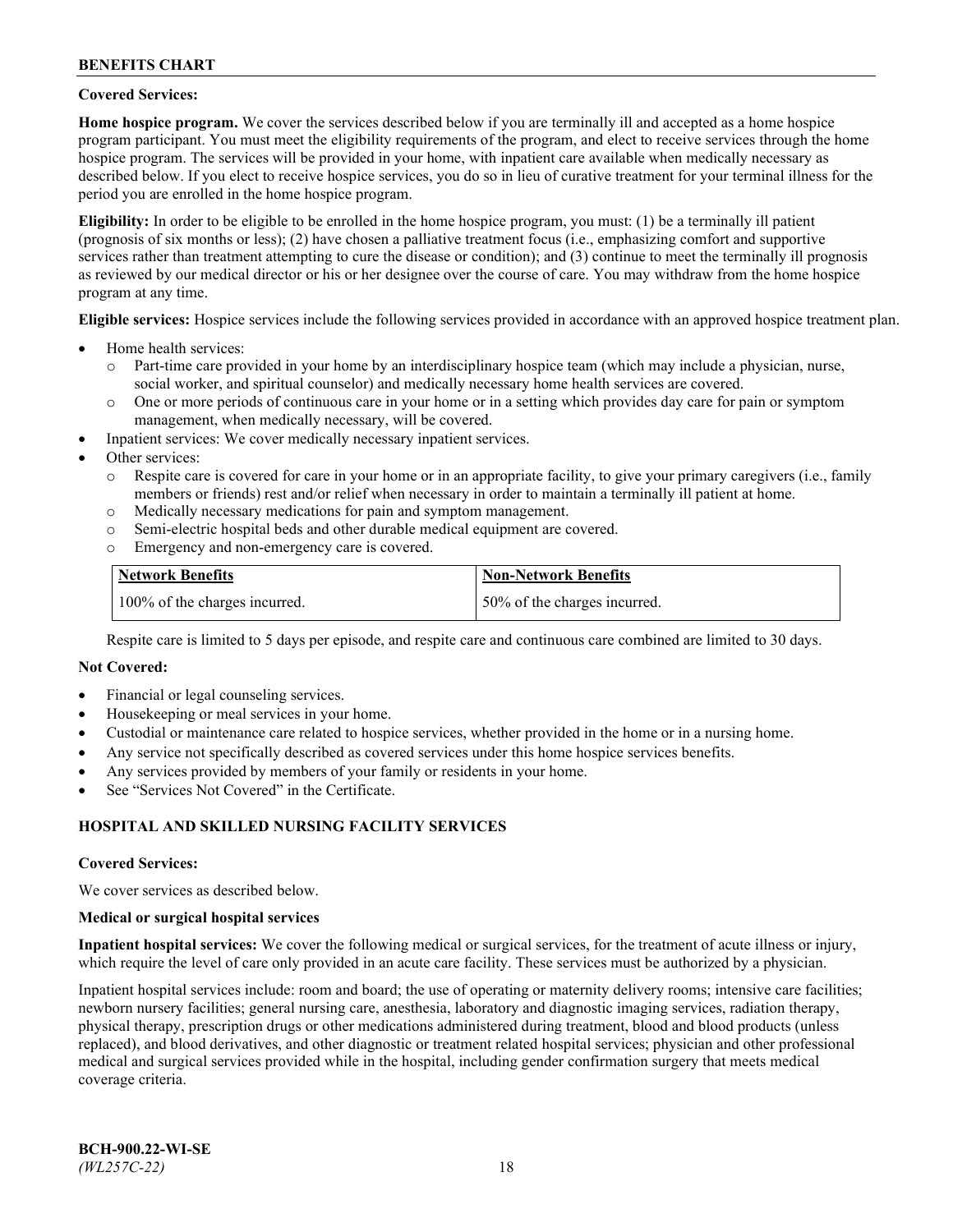We cover, following a vaginal delivery, a minimum of 48 hours of inpatient care for the mother and newborn child. We cover, following a caesarean section delivery, a minimum of 96 hours of inpatient care for the mother and newborn child.

Group health plans and health insurance issuers generally may not, under Federal law, restrict benefits for any hospital length of stay in connection with childbirth for the mother of newborn child to less than 48 hours following a vaginal delivery, or less than 96 hours following a caesarean section. However, Federal law generally does not prohibit the mother's or newborn's attending provider, after consulting with the mother, from discharging the mother or her newborn earlier than 48 hours (or 96 hours as applicable). In any case plans and issuers may not, under Federal law, require that a provider obtain authorization from the plan or the insurance issuer for prescribing a length of stay not in excess of 48 hours (or 96 hours).

| Network Benefits              | <b>Non-Network Benefits</b>  |
|-------------------------------|------------------------------|
| 100% of the charges incurred. | 50% of the charges incurred. |

Each Insured's admission or confinement, including that of a newborn child, is separate and distinct from the admission or confinement of any other Insured.

**Outpatient hospital, ambulatory care or surgical facility services:** We cover the following medical and surgical services, for diagnosis or treatment of illness or injury on an outpatient basis. These services must be authorized by a physician.

Outpatient services include: use of operating rooms, maternity delivery rooms or other outpatient departments, rooms or facilities; and the following outpatient services: general nursing care, anesthesia, laboratory and diagnostic imaging services, radiation therapy, physical therapy, drugs administered during treatment, blood and blood products (unless replaced), and blood derivatives, and other diagnostic or treatment related outpatient services; physician and other professional medical and surgical services provided while an outpatient, including colonoscopies (starting at age 50, or under age 50 for people at high risk of colorectal cancer), and gender confirmation surgery that meets medical coverage criteria.

For Network Benefits, non-emergent, scheduled outpatient Magnetic Resonance Imaging (MRI) and Computed Tomography (CT) must be provided at a designated facility. Your physician or facility will obtain or verify prior authorization for these services, as needed.

To see the benefit level for diagnostic imaging services, laboratory services and physical therapy, see benefits under Diagnostic Imaging Services, Laboratory Services and Physical Therapy in this Benefits Chart.

| <b>Network Benefits</b>       | <b>Non-Network Benefits</b>  |
|-------------------------------|------------------------------|
| 100% of the charges incurred. | 50% of the charges incurred. |

## **Skilled nursing facility care:**

We cover room and board, daily skilled nursing and related ancillary services for post-acute treatment and rehabilitative care of illness or injury that meets medical coverage criteria. Rehabilitation services are limited to services where significant measurable progress is expected to occur within a reasonable period of time.

| Network Benefits                             | <b>Non-Network Benefits</b>                  |
|----------------------------------------------|----------------------------------------------|
| 100% of the charges incurred.                | 50% of the charges incurred.                 |
| Limited to a 30-day maximum per confinement. | Limited to a 30-day maximum per confinement. |

Each day of services provided under the Network Benefits and Non-Network Benefits, combined, applies toward the maximum shown above.

## **Not Covered:**

- Services for items for personal convenience, such as television rental, are not covered.
- See "Services Not Covered" in the Certificate.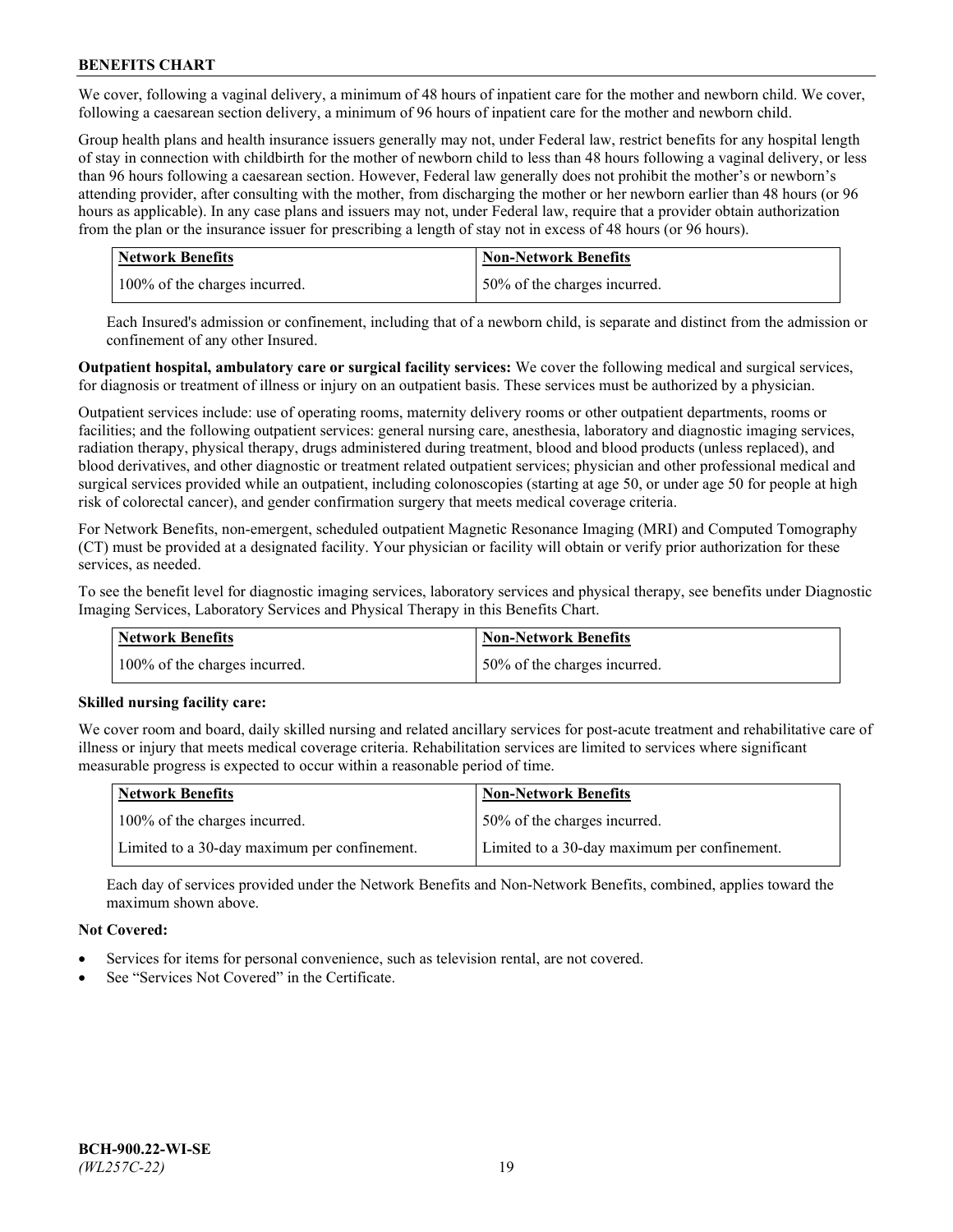# **INFERTILITY DIAGNOSIS**

# **Covered Services:**

We cover the diagnosis of infertility. These services include diagnostic procedures and tests provided in connection with an infertility evaluation, office visits and consultations to diagnose infertility.

| <b>Network Benefits</b>       | <b>Non-Network Benefits</b>  |
|-------------------------------|------------------------------|
| 100% of the charges incurred. | 50% of the charges incurred. |

Coverage is limited to office visits and consultations to diagnose infertility. Treatment is not covered.

# **Not Covered:**

- Infertility/fertility treatment, including, but not limited to, office visits, laboratory services, diagnostic imaging services and fertility drugs; reversal of sterilization; and sperm, ova or embryo acquisition, retrieval or storage; however, we cover office visits and consultations to diagnose infertility.
- Services related to the establishment of surrogate pregnancy and fees for a surrogate. However, pregnancy and maternity services are covered for an Insured under this Benefits Chart, including a surrogate pregnancy.
- See "Services Not Covered" in the Certificate

# **LABORATORY SERVICES**

## **Covered Services:**

We cover laboratory tests when ordered by a provider and provided in a clinic or outpatient hospital facility. This includes blood tests to detect lead exposure in children between the ages of 6 months and 72 months.

To see the benefit level for inpatient hospital or skilled nursing facility services, see benefits under "Inpatient Hospital and Skilled Nursing Facility Services" in this Benefits Chart.

# **Prostate-specific antigen (PSA) testing**

| Network Benefits              | <b>Non-Network Benefits</b>  |
|-------------------------------|------------------------------|
| 100% of the charges incurred. | 50% of the charges incurred. |

## **All other laboratory services**

**Services for illness or injury**

| <b>Network Benefits</b>       | 'Non-Network Benefits        |
|-------------------------------|------------------------------|
| 100% of the charges incurred. | 50% of the charges incurred. |

## **Preventive services**

Laboratory services associated with preventive services are covered at the benefit level shown in the "Preventive Services" section of this Benefits Chart.

## **Not Covered:**

See "Services Not Covered" in the Certificate.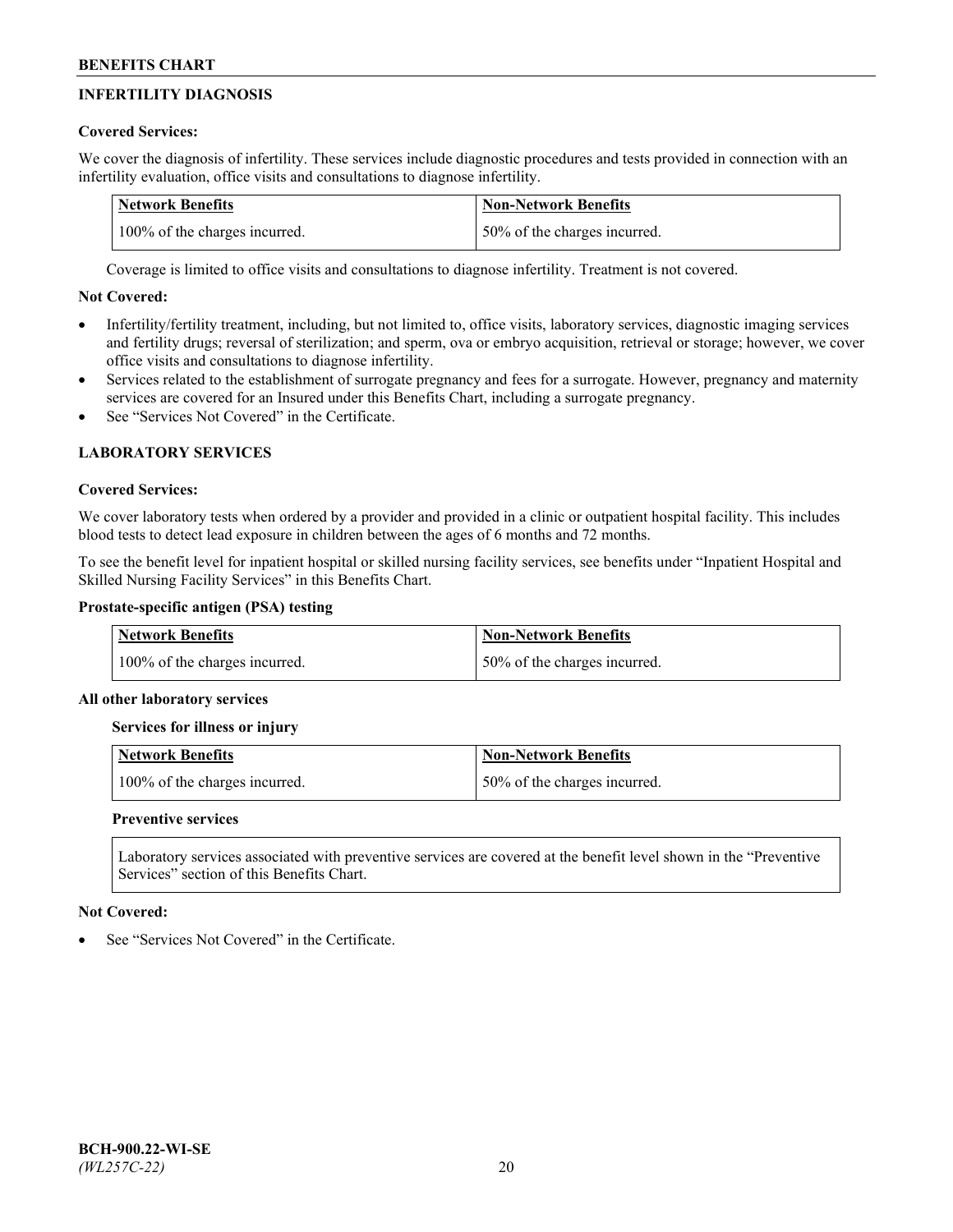# **MASTECTOMY RECONSTRUCTION BENEFIT**

## **Covered Services:**

We cover reconstruction of the breast on which the mastectomy has been performed; surgery and reconstruction of the other breast to produce symmetrical appearance, and prostheses and physical complications of all stages of mastectomy, including lymphedemas.

| <b>Network Benefits</b>                               | <b>Non-Network Benefits</b>                           |
|-------------------------------------------------------|-------------------------------------------------------|
| Coverage level is same as corresponding Network       | Coverage level is same as corresponding Non-Network   |
| Benefits, depending on type of service provided, such | Benefits, depending on type of service provided, such |
| as Office Visits for Illness or Injury, Inpatient or  | as Office Visits for Illness or Injury, Inpatient or  |
| Outpatient Hospital Services.                         | Outpatient Hospital Services.                         |

### **Not Covered:**

See "Services Not Covered" in the Certificate.

# **MEDICATION THERAPY DISEASE MANAGEMENT PROGRAM**

## **Covered Services:**

If you meet our criteria for coverage, you may qualify for our Medication Therapy Disease Management Program.

The program covers consultations with a designated Network pharmacist.

Covered services are based on established medical policies, which are subject to periodic review and modification by the medical directors. These medical policies (medical coverage criteria) are available by calling Member Services, or logging on to your "*my*HealthPartners" account at [healthpartners.com.](http://www.healthpartners.com/)

| Network Benefits                                            | <b>Non-Network Benefits</b> |
|-------------------------------------------------------------|-----------------------------|
| 100% of the charges incurred.<br>Deductible does not apply. | No coverage.                |

### **Not Covered:**

See "Services Not Covered" in the Certificate.

## **OFFICE VISITS FOR ILLNESS OR INJURY**

#### **Covered Services:**

We cover the following when medically necessary: professional medical and surgical services and related supplies, including biofeedback, of physicians and other health care providers; blood and blood products (unless replaced) and blood derivatives.

We cover diagnosis and treatment of illness or injury to the eyes. Where contact or eye glass lenses are prescribed as medically necessary for the post-operative treatment of cataracts or for the treatment of aphakia, acute or chronic corneal pathology, or keratoconus, we cover the initial evaluation, lenses and fitting. Insureds must pay for lens replacement beyond the initial pair.

Services received via video, E-visit or telephone are covered under the "Telehealth/Telemedicine Services" section.

#### **Office visits**

| <b>Network Benefits</b>       | <b>Non-Network Benefits</b>  |
|-------------------------------|------------------------------|
| 100% of the charges incurred. | 50% of the charges incurred. |

**Convenience clinics**

| <b>Network Benefits</b>       | <b>Non-Network Benefits</b>   |
|-------------------------------|-------------------------------|
| 100% of the charges incurred. | 150% of the charges incurred. |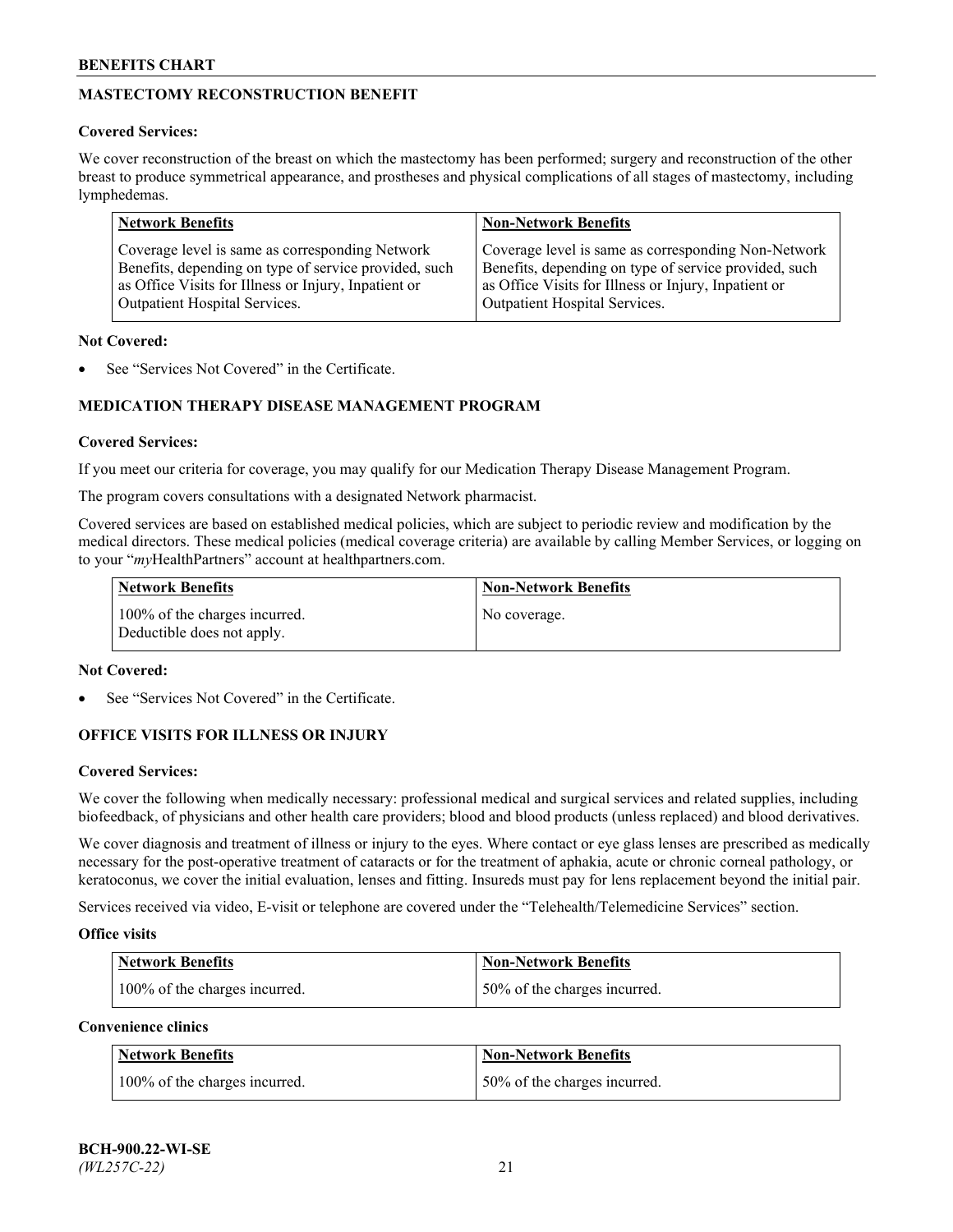### **Injections administered in a physician's office, other than immunizations**

#### **Allergy injections**

| Network Benefits              | Non-Network Benefits          |
|-------------------------------|-------------------------------|
| 100% of the charges incurred. | 150% of the charges incurred. |

#### **All other injections**

| <b>Network Benefits</b>       | <b>Non-Network Benefits</b>  |
|-------------------------------|------------------------------|
| 100% of the charges incurred. | 50% of the charges incurred. |

### **Not Covered:**

- Court ordered treatment, except as described in this Benefits Chart. Any resulting court ordered treatment for mental health services will be subject to the Certificate's requirement for medical necessity.
- See "Services Not Covered" in the Certificate.

## **PEDIATRIC EYEWEAR**

### **Covered Services:**

We cover pediatric eyewear for children.

Routine eye exams are covered under the "Preventive Services" section.

| Network Benefits              | <b>Non-Network Benefits</b> |
|-------------------------------|-----------------------------|
| 100% of the charges incurred. | No coverage.                |

### **Limitations:**

- Coverage under this provision will continue until the end of the month in which the child turns age 19.
- Limited to one of the following per calendar year:
	- o one pair of eyeglasses including one set of prescription lenses, frames from our designated eyewear collection and anti-scratch coating; or
	- o one pair of non-disposable contact lenses; or
	- o a one-year supply of disposable contact lenses.
- Contact lens fittings are limited to two per calendar year.

## **Not Covered:**

- Frames that are not included in our designated eyewear collection. However, one pair of lenses will be covered if an Insured chooses frames outside our designated eyewear collection.
- More than one pair of lenses or frames or non-disposable contacts per calendar year, regardless of the reason. This includes replacement of eyeglasses or contact lenses due to loss, breakage, theft, or change in prescription.
- Safety glasses or goggles for sports or vocational reasons.
- Upgrades including, but not limited to, UV protection and no-line multifocal lenses.
- See "Services Not Covered" in the Certificate.

## **PHYSICAL THERAPY, OCCUPATIONAL THERAPY, SPEECH THERAPY AND OTHER SPECIFIED THERAPIES**

#### **Covered Services:**

We cover the following physical therapy, occupational therapy and speech therapy services:

- Medically necessary rehabilitative care to correct the effects of illness or injury.
- Habilitative care rendered for congenital, developmental or medical conditions which have significantly limited the successful initiation of normal speech and normal motor development.

Massage therapy which is performed in conjunction with other treatment/modalities by a physical or occupational therapist is part of a prescribed treatment plan and is not billed separately is covered.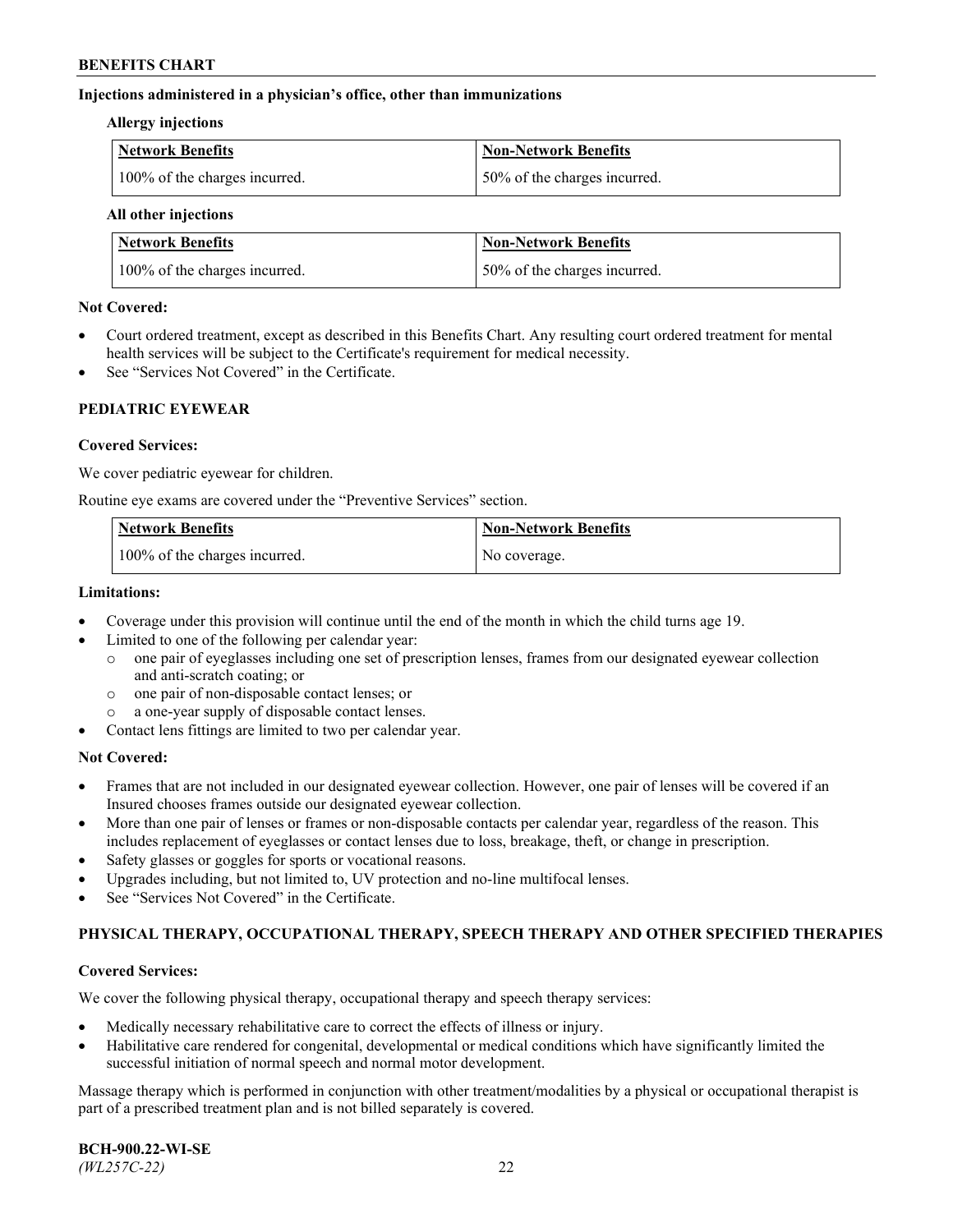We cover services provided in a clinic. To see the benefit level for inpatient hospital or skilled nursing facility services, see benefits under "Inpatient Hospital and Skilled Nursing Facility Services".

### **Rehabilitative care**

| <b>Network Benefits</b>                                                                       | <b>Non-Network Benefits</b>                                                                   |
|-----------------------------------------------------------------------------------------------|-----------------------------------------------------------------------------------------------|
| 100% of the charges incurred.                                                                 | 50% of the charges incurred.                                                                  |
| Physical, Occupational and Speech Therapy are<br>limited to 20 visits each per calendar year. | Physical, Occupational and Speech Therapy are<br>limited to 20 visits each per calendar year. |

#### **In addition to the services provided above, we cover a minimum of:**

- 20 visits per calendar year for pulmonary rehabilitation.
- 36 visits per calendar year for cardiac rehabilitation.
- 30 visits per calendar year for post-cochlear implant aural therapy.
- 20 visits per calendar year for cognitive rehabilitation.

The maximum number of visits is combined for Network Benefits and Non-Network Benefits.

### **Habilitative services**

| <b>Network Benefits</b>                                                                       | <b>Non-Network Benefits</b>                                                                   |
|-----------------------------------------------------------------------------------------------|-----------------------------------------------------------------------------------------------|
| 100% of the charges incurred.                                                                 | 50% of the charges incurred.                                                                  |
| Physical, Occupational and Speech Therapy are<br>limited to 20 visits each per calendar year. | Physical, Occupational and Speech Therapy are<br>limited to 20 visits each per calendar year. |

The maximum number of visits is combined for Network Benefits and Non-Network Benefits.

## **Not Covered:**

- Massage therapy for the purpose of comfort or convenience of the Insured.
- See "Services Not Covered" in the Certificate.

# **PRE-DIABETES DISEASE MANAGEMENT PROGRAM**

# **Covered Services:**

If you meet criteria for coverage, you may qualify for the Pre-Diabetes Disease Management Program through Omada Health. The program covers group health coaching which focuses on weight loss, exercise, behavior modification and health education at select locations determined by the plan.

| <b>Network Benefits</b>                                     | <b>Non-Network Benefits</b> |
|-------------------------------------------------------------|-----------------------------|
| 100% of the charges incurred.<br>Deductible does not apply. | Not applicable.             |

## **Not Covered:**

See "Services Not Covered" in the Certificate.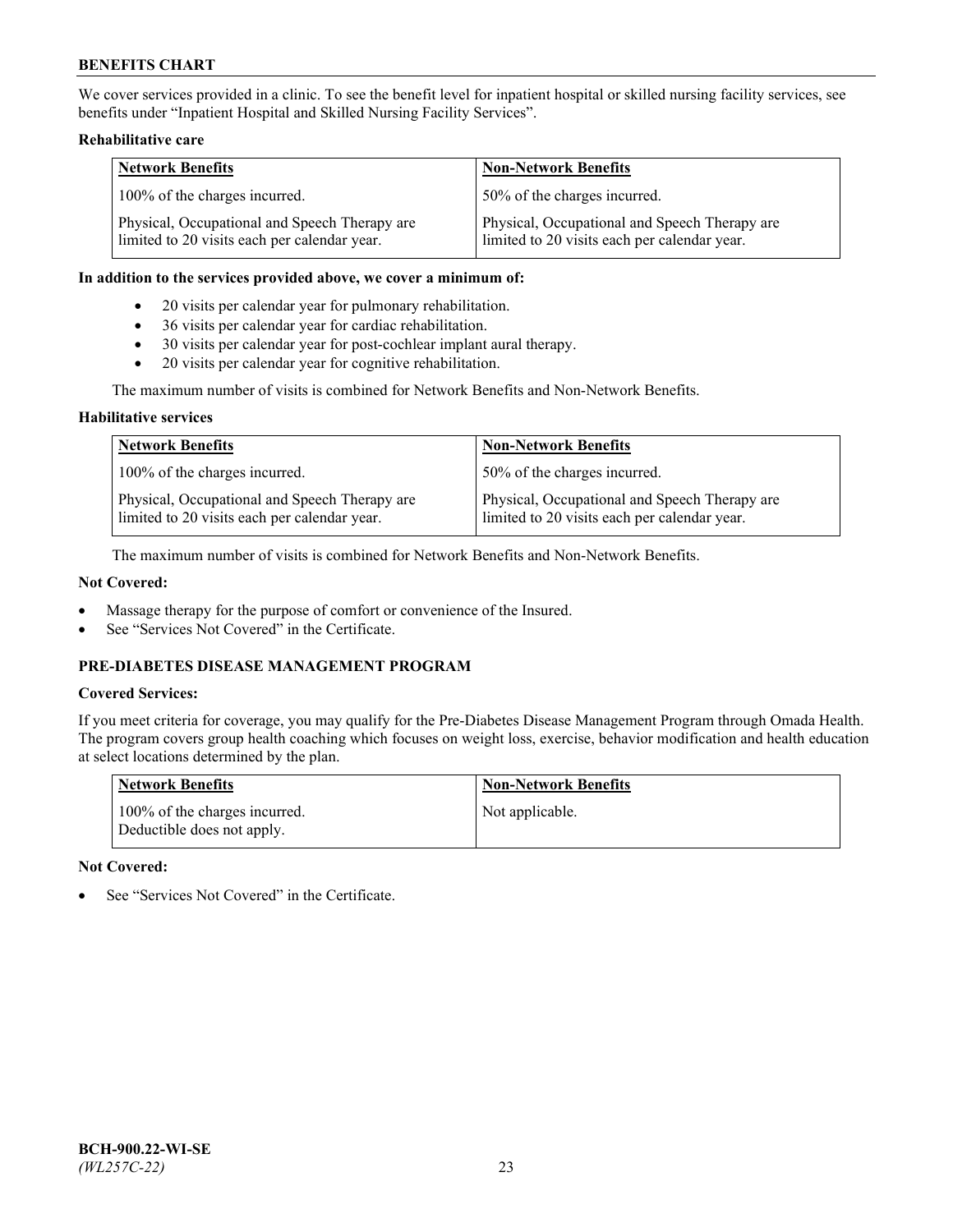# **PRESCRIPTION DRUG SERVICES**

### **Covered Services:**

We cover prescription drugs and medications that can be self-administered or are administered in a physician's office.

We will refill a prescription for eye drops covered under this Benefits Chart if the Insured requests a refill and the original prescription specified that additional quantities would be needed, providing the refill request does not exceed the quantities needed, and the following conditions are met:

- If the Insured requests a 30-day refill supply, the request must be made between 22 and 30 days of the later of (a) the original date that the prescription was distributed to the Insured or (b) the date that the most recent refill was distributed to the Insured; or
- If the Insured requests a 90-day refill supply, the request must be made between 67 and 90 days of the later of (a) the original date that the prescription was distributed to the Insured or (b) the date that the most recent refill was distributed to the Insured.

### **For Network Benefits, drugs and medications must be obtained at a Network pharmacy.**

#### **Outpatient drugs (except as specified below)**

| <b>Network Benefits</b>                                                                                                          | <b>Non-Network Benefits</b>  |
|----------------------------------------------------------------------------------------------------------------------------------|------------------------------|
| Formulary drugs are covered at 100% of the charges<br>incurred.                                                                  | 50% of the charges incurred. |
| In no event will your cost for a formulary insulin drug<br>exceed \$25. Deductible does not apply to formulary<br>insulin drugs. |                              |
| Non-formulary drugs are covered at 80% of the charges<br>incurred.                                                               |                              |

**Oral chemotherapy drugs** are included on the specialty drug list. However, you pay the applicable outpatient drug benefit. As required by Wisconsin law, you will not pay higher cost sharing (deductible, copayment or coinsurance) for orally administered chemotherapy drugs than you pay for injected or intravenously administered chemotherapy drugs.

## **Mail order drugs**

| <b>Network Benefits</b>                                                                                                                                                                                                                                 | <b>Non-Network Benefits</b>                                                                                                |
|---------------------------------------------------------------------------------------------------------------------------------------------------------------------------------------------------------------------------------------------------------|----------------------------------------------------------------------------------------------------------------------------|
| For your convenience, you may also get up to a<br>93-day supply of outpatient prescription drugs that<br>can be self-administered through the designated mail<br>order service.<br>Specialty drugs are not available through the mail<br>order service. | Mail order drugs are only available through the<br>designated mail order service.<br>See Network Mail Order Drugs Benefit. |

#### **Specialty drugs that are self-administered**

| <b>Network Benefits</b>                                                                                              | <b>Non-Network Benefits</b> |
|----------------------------------------------------------------------------------------------------------------------|-----------------------------|
| 100% of the charges incurred.                                                                                        | No coverage.                |
| Specialty drugs are limited to drugs on the<br>Specialty drug list and must be obtained from a<br>designated vendor. |                             |

**Oral chemotherapy drugs** are included on the specialty drug list. However, you pay the applicable outpatient drug benefit. As required by Wisconsin law, you will not pay higher cost sharing (deductible, copayment or coinsurance) for orally administered chemotherapy drugs than you pay for injected or intravenously administered chemotherapy drugs.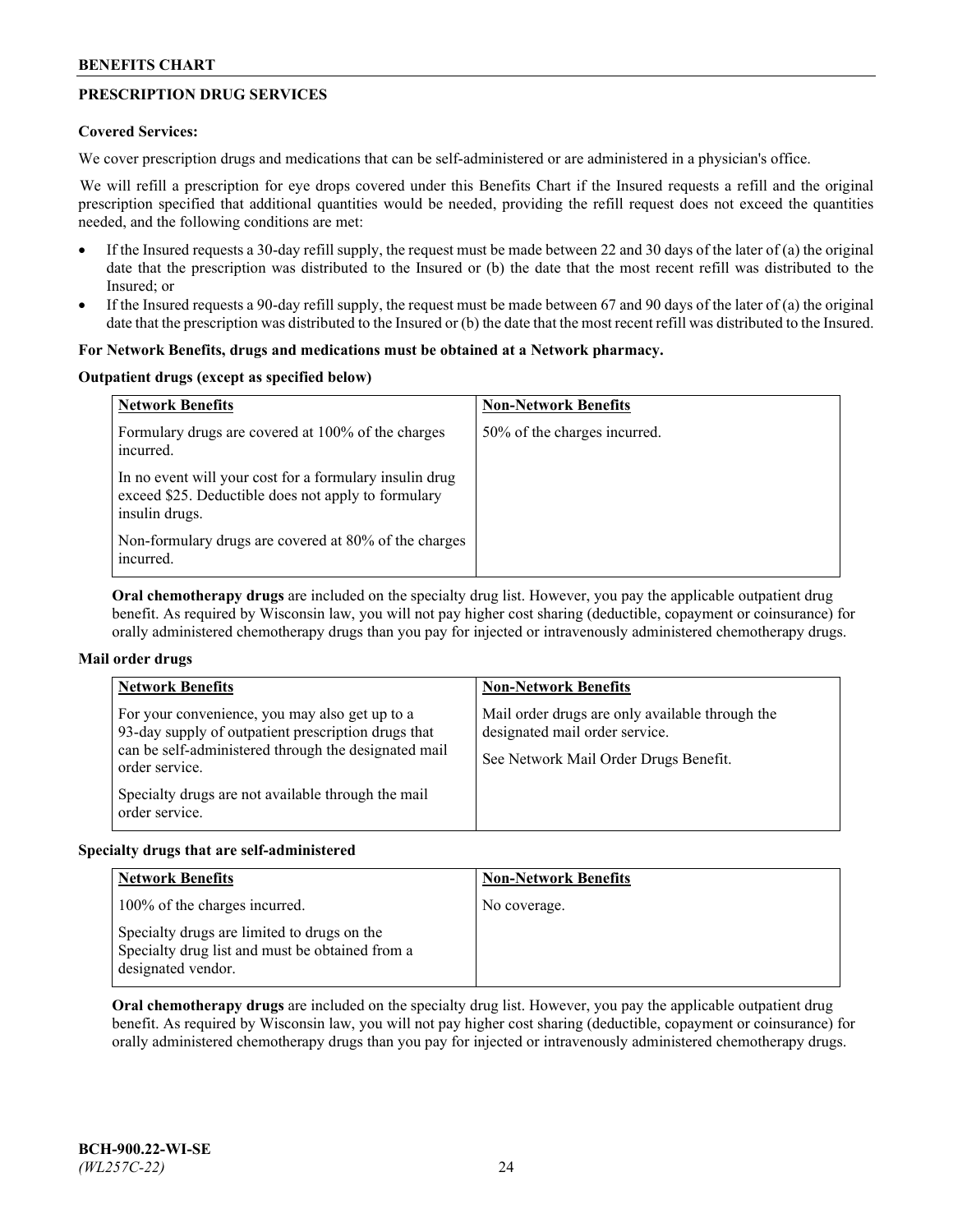**Tobacco cessation drugs.** All FDA approved tobacco cessation drugs are covered.

| Network Benefits                                            | <b>Non-Network Benefits</b>  |
|-------------------------------------------------------------|------------------------------|
| 100% of the charges incurred.<br>Deductible does not apply. | 50% of the charges incurred. |

### **Contraceptive drugs**

| <b>Network Benefits</b>                                                                                                                                         | <b>Non-Network Benefits</b>  |
|-----------------------------------------------------------------------------------------------------------------------------------------------------------------|------------------------------|
| 100% of the charges incurred for formulary drugs.<br>Deductible does not apply.                                                                                 | 50% of the charges incurred. |
| If a physician requests that a non-formulary<br>contraceptive drug be dispensed as written, the drug<br>will be covered at 100%, not subject to the deductible. |                              |

**ACA preventive medications.** We cover preventive medications currently recommended by USPSTF with an A or B rating if they are prescribed by your medical provider and they are listed on our Commercial ACA Preventive Drug List. Preventive medications are subject to periodic review and modification. Changes would be effective in accordance with the federal rules and reflected in our current medical coverage criteria for preventive care services.

| <b>Network Benefits</b>                                     | <b>Non-Network Benefits</b>  |
|-------------------------------------------------------------|------------------------------|
| 100% of the charges incurred.<br>Deductible does not apply. | 50% of the charges incurred. |

## **Limitations:**

- Certain drugs may require prior authorization as indicated on the formulary. HealthPartners may require prior authorization for the drug and also the site where the drug will be provided. Certain drugs are subject to our utilization review process and quantity limits.
- Certain non-formulary drugs require prior authorization. In addition, certain drugs may be subject to any quantity limits applied as part of our trial program. The trial drug program applies to new prescriptions for certain drugs which have high toxicity, low tolerance, high costs and/or high potential for waste. Trial drugs are indicated on the formulary and/or the specialty drug list. Your first fill of a trial drug may be limited to less than a month supply. If the drug is well tolerated and effective, you will receive the remainder of your first month supply.
- If an Insured requests a brand name drug when there is a generic equivalent, the brand name drug will be covered up to the charge that would apply to the generic drug, minus any required copayment. If a physician requests that a brand name drug be dispensed as written, the drug will be paid at the non-formulary benefit.
- We may require insureds to try over-the-counter (OTC) drug alternatives before approving more costly formulary prescription drugs.
- Unless otherwise specified in the "Prescription Drug Services" section, you may receive up to a 31-day supply per prescription.
- A 93-day supply will be covered and dispensed only at pharmacies that participate in our extended day supply program.
- New prescriptions to treat certain chronic conditions are limited to a 31-day supply.
- No more than a 31-day supply of specialty drugs will be covered and dispensed at a time unless it's a manufacturer supplied drug that cannot be split that supplies the member with more than a 31-day supply.

**Not Covered:**Replacement of prescription drugs, medications, equipment and supplies due to loss, damage or theft.

- Nonprescription (over-the-counter) drugs or medications, including, but not limited to, vitamins, supplements, homeopathic remedies, and non-FDA approved drugs, unless listed on the formulary and prescribed by a physician or legally authorized health care provider under applicable state and federal law. This exclusion does not include over-thecounter contraceptives for women as allowed under the Affordable Care Act when the Insured obtains a prescription for the item. In addition, if the Insured obtains a prescription, this exclusion does not include aspirin to prevent cardiovascular disease for men and women of certain ages; folic acid supplements for women who may become pregnant; fluoride chemoprevention supplements for children without fluoride in their water source; and iron supplements for children ages 6-12 months who are at risk for anemia.
- All drugs for the treatment of sexual dysfunction.
- All drugs for the treatment of growth deficiency.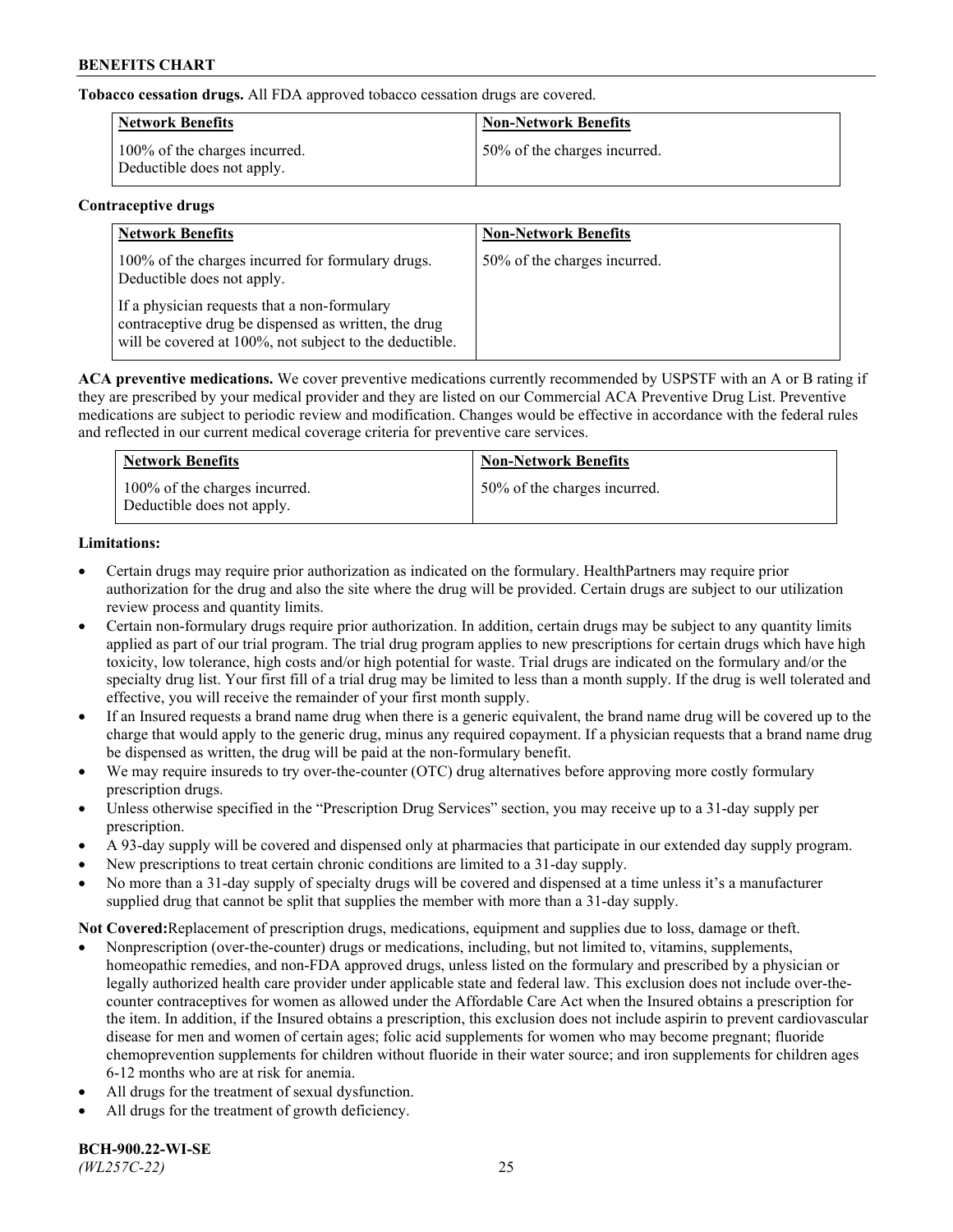- Fertility drugs.
- Medical cannabis.
- Drugs on the Excluded Drug List. The Excluded Drug List includes select drugs within a therapy class that are not eligible for coverage. This includes drugs that may be excluded for certain indications. The Excluded Drug List is available at [healthpartners.com.](http://www.healthpartners.com/)
- Drugs that are newly approved by the FDA until they are reviewed and approved by HealthPartners Pharmacy and Therapeutics Committee.
- Medical devices approved by the FDA will not be covered under the "Prescription Drug Services" section unless they are on our formulary. Covered medical devices are generally submitted and reimbursed under your medical benefits.
- See "Services Not Covered" in the Certificate.

# **PREVENTIVE SERVICES**

### **Applicable Definitions:**

**Routine Preventive Services** are routine health care services that include screenings, check-ups and counseling to prevent illness, disease or other health problems before symptoms occur.

**Diagnostic Services** are services to help a provider understand your symptoms, diagnose illness and decide what treatment may be needed. They may be the same services that are listed as preventive services, but they are being used as diagnostic services. Your provider will determine if these services are preventive or diagnostic. These services are not preventive if received as part of a visit to diagnose, manage or maintain an acute or chronic medical condition, illness or injury. When that occurs, unless otherwise indicated below, standard deductibles, copayments or coinsurance apply.

### **Covered Services:**

We cover preventive services that meet any of the requirements under the Affordable Care Act (ACA) shown in the bulleted items below. These preventive services are covered at 100% under the Network Benefits with no deductible, copayments or coinsurance. (If a preventive service is not required by the ACA and it is covered at a lower benefit level, it will be specified below.) Preventive benefits mandated under the ACA are subject to periodic review and modification. Changes would be effective in accordance with the federal rules. Preventive services mandated by the ACA include:

- Evidence-based items or services that have in effect a rating of A or B in the current recommendations of the United States Preventive Services Task Force with respect to the individual;
- Immunizations for routine use in children, adolescents, and adults that have in effect a recommendation from the Advisory Committee on Immunization Practices of the Centers for Disease Control and Prevention with respect to the individual;
- With respect to infants, children, and adolescents, evidence-informed preventive care and screenings provided for in comprehensive guidelines supported by the Health Resources and Services Administration; and
- With respect to women, preventive care and screenings provided for in comprehensive guidelines supported by the Health Resources and Services Administration.

Covered services are based on established medical policies, which are subject to periodic review and modification by the medical or dental directors. These medical policies (medical coverage criteria) are available by calling Member Services, or logging on to your "*my*HealthPartners" account at [healthpartners.com.](https://www.healthpartners.com/hp/index.html)

#### **ACA and state mandated preventive services are covered as follows:**

**Routine health exams and periodic health assessments.** A physician or health care provider will counsel you as to how often health assessments are needed based on age, sex and health status. This includes screening and counseling for tobacco cessation and all FDA approved tobacco cessation medications including over-the-counter drugs (as shown in the Prescription Drug Services section).

| <b>Network Benefits</b>                                     | <b>Non-Network Benefits</b>  |
|-------------------------------------------------------------|------------------------------|
| 100% of the charges incurred.<br>Deductible does not apply. | 50% of the charges incurred. |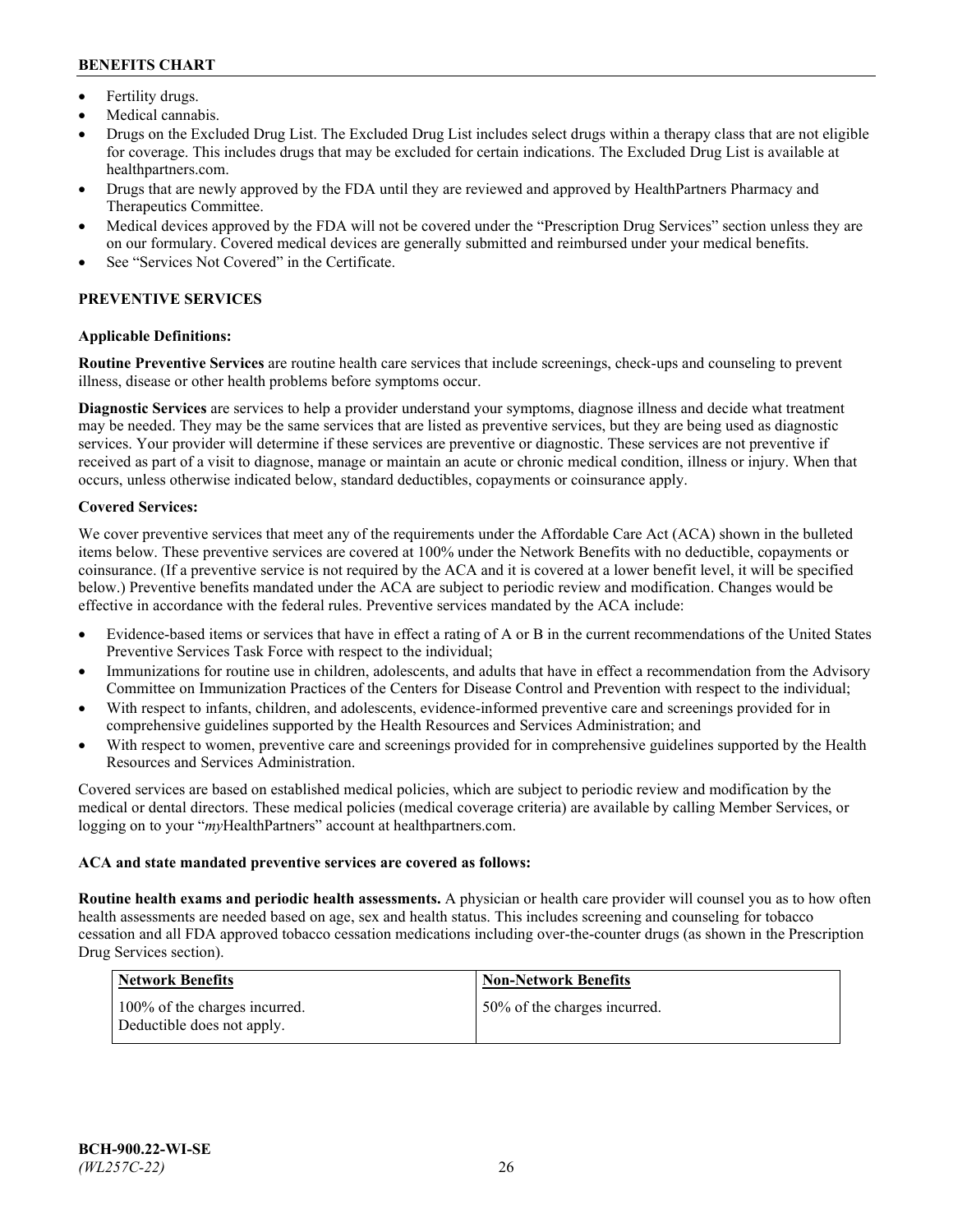**Child health supervision services.** This includes pediatric preventive services such as newborn screenings, appropriate immunizations, developmental assessments and laboratory services appropriate to the age of the child from birth to 72 months and appropriate immunizations to age 18.

| <b>Network Benefits</b>                                     | <b>Non-Network Benefits</b>  |
|-------------------------------------------------------------|------------------------------|
| 100% of the charges incurred.<br>Deductible does not apply. | 50% of the charges incurred. |

#### **Routine prenatal care and exams**

| Network Benefits                                            | <b>Non-Network Benefits</b>  |
|-------------------------------------------------------------|------------------------------|
| 100% of the charges incurred.<br>Deductible does not apply. | 50% of the charges incurred. |

**Routine postnatal care.** This includes health exams, assessments, education and counseling relating to the period immediately after childbirth.

| Network Benefits                                            | <b>Non-Network Benefits</b>  |
|-------------------------------------------------------------|------------------------------|
| 100% of the charges incurred.<br>Deductible does not apply. | 50% of the charges incurred. |

**Routine screening procedures for cancer.** This includes colorectal screening and other cancer screenings recommended by the USPSTF with an A or B rating. Women's preventive health services below describe additional routine screening procedures for cancer.

| <b>Network Benefits</b>                                     | <b>Non-Network Benefits</b>  |
|-------------------------------------------------------------|------------------------------|
| 100% of the charges incurred.<br>Deductible does not apply. | 50% of the charges incurred. |

**Professional voluntary family planning services.** This includes services to prevent or delay a pregnancy, including counseling and education. Services must be provided by a licensed provider.

| <b>Network Benefits</b>                                     | <b>Non-Network Benefits</b>  |
|-------------------------------------------------------------|------------------------------|
| 100% of the charges incurred.<br>Deductible does not apply. | 50% of the charges incurred. |

#### **Adult immunizations**

| <b>Network Benefits</b>                                     | <b>Non-Network Benefits</b>  |
|-------------------------------------------------------------|------------------------------|
| 100% of the charges incurred.<br>Deductible does not apply. | 50% of the charges incurred. |

**Women's preventive health services.** This includes mammograms, screenings for cervical cancer (pap smears), breast pumps, human papillomavirus (HPV) testing, counseling for sexually transmitted infections, counseling and screening for human immunodeficiency virus (HIV), and all FDA approved contraceptive methods as prescribed by a doctor, sterilization procedures, education and counseling (see the Prescription Drug Services section for coverage of oral contraceptive drugs). We also provide genetic screening for BRCA if someone in your family has the gene or you have a diagnosis of cancer.

The U.S. Preventive Services Task Force (USPSTF) recommends screening mammography, with or without clinical breast examination (CBE), every 1-2 years for women aged 40 and older. For women age 50 and older, we cover an annual mammogram.

| <b>Network Benefits</b>                                     | <b>Non-Network Benefits</b>  |
|-------------------------------------------------------------|------------------------------|
| 100% of the charges incurred.<br>Deductible does not apply. | 50% of the charges incurred. |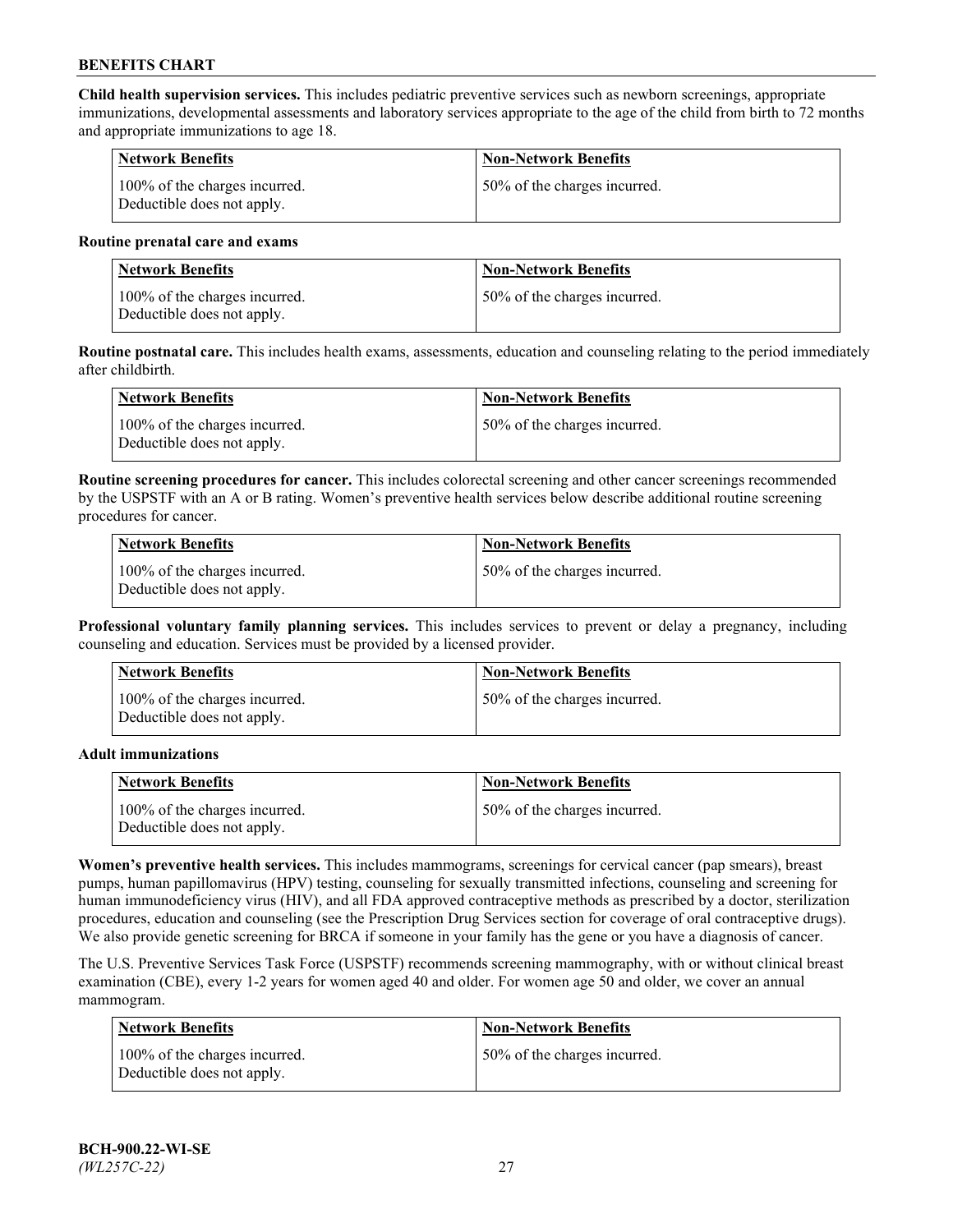**Obesity screening and management.** We cover obesity screening and counseling for all ages during a routine preventive care exam. If you are age 18 or older and have a body mass index of 30 or more, we also cover intensive obesity management to help you lose weight. Your primary care doctor can coordinate these services.

| <b>Network Benefits</b>                                     | <b>Non-Network Benefits</b>  |
|-------------------------------------------------------------|------------------------------|
| 100% of the charges incurred.<br>Deductible does not apply. | 50% of the charges incurred. |

### **In addition to any ACA or state mandated preventive services referenced above, we cover the following eligible services:**

#### **Routine eye and hearing exams**

| <b>Network Benefits</b>                                     | <b>Non-Network Benefits</b>  |
|-------------------------------------------------------------|------------------------------|
| 100% of the charges incurred.<br>Deductible does not apply. | 50% of the charges incurred. |

**Ovarian cancer surveillance test for women who are at risk.** "At risk for ovarian cancer" means (1) having a family history that includes any of the following: one or more first-degree or second-degree relatives with ovarian cancer, clusters of female relatives with breast cancer or nonpolyposis colorectal cancer; or (2) testing positive for BRCA1 or BRCA2 mutations. "Surveillance test for ovarian cancer" means annual screening using CA-125 serum tumor marker testing, transvaginal ultrasound, pelvic examination or other proven ovarian screening tests currently being evaluated by the federal Food and Drug Administration or by the National Cancer Institute.

| <b>Network Benefits</b>                               | <b>Non-Network Benefits</b>                           |
|-------------------------------------------------------|-------------------------------------------------------|
| Coverage level is same as corresponding Network       | Coverage level is same as corresponding Non-Network   |
| Benefits, depending on type of service provided, such | Benefits, depending on type of service provided, such |
| as Diagnostic Imaging Services, Laboratory Services   | as Diagnostic Imaging Services, Laboratory Services   |
| or Office Visits for Illness or Injury, or Preventive | or Office Visits for Illness or Injury, or Preventive |
| Services.                                             | Services.                                             |

**Limitations:**Services are not preventive if received as part of a visit to diagnose, manage or maintain an acute or chronic medical condition, illness or injury. When that occurs, unless otherwise indicated above, standard deductibles, copayments or coinsurance apply.

#### **Not Covered:**

See "Services Not Covered" in the Certificate.

## **TELEHEALTH/TELEMEDICINE SERVICES**

## **Definitions:**

**Telehealth, Telemedicine, or Virtual Care.** This is a means of communication between a health care professional and a patient. This includes the use of secure electronic information, imaging, and communication technologies, including:

- interactive audio or audio-video
- interactive audio with store-and-forward technology
- chat-based and email-based systems
- physician-to-physician consultation
- patient education
- data transmission
- data interpretation
- digital diagnostics (algorithm-enabled diagnostic support)
- digital therapeutics (the use of personal health devices and sensors, either alone or in combination with conventional drug therapies, for disease prevention and management)

#### Services can be delivered:

Synchronously: the patient and health care professional are engaging with one another at the same time; or Asynchronously: the patient and health care professional engage with each other at different points in time.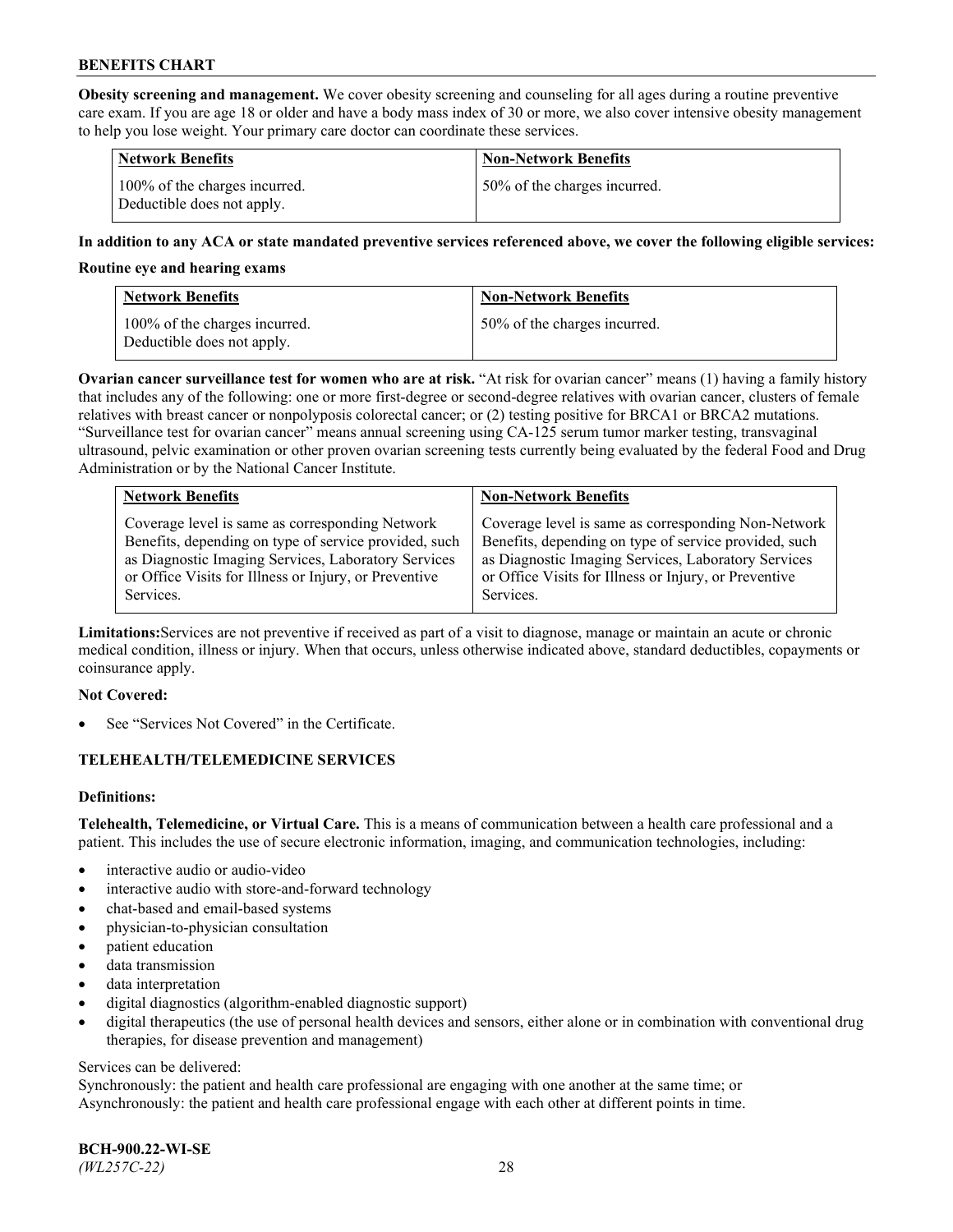**Telephone Visits.** Live, synchronous, interactive encounters over the telephone between a patient and a healthcare provider.

**E-visit or chat-based visits.** Asynchronous online or mobile app encounters to discuss a patient's personal health information, vital signs, and other physiologic data or diagnostic images. The healthcare provider reviews and delivers a consultation, diagnosis, prescription or treatment plan after reviewing the patient's visit information.

**Virtuwell®.** This is an online service for you to receive a diagnosis and treatment for certain conditions, such as a cold, flu, ear pain and sinus infections. You may access the Virtuwell website at [virtuwell.com.](https://www.virtuwell.com/)

**Video Visits.** Live, synchronous, interactive encounters using secure web-based video between a patient and a healthcare provider.

#### **Covered Services:**

The Plan covers the following methods of receiving care for services that would be eligible under the Plan if the service were provided in person.

#### **Scheduled telephone visits**

| <b>Network Benefits</b>       | <b>Non-Network Benefits</b>  |
|-------------------------------|------------------------------|
| 100% of the charges incurred. | 50% of the charges incurred. |

### **E-visits**

### **Access to online care through Virtuwell at [virtuwell.com](https://www.virtuwell.com/)**

| Network Benefits              | <b>Non-Network Benefits</b> |
|-------------------------------|-----------------------------|
| 100% of the charges incurred. | Not applicable.             |

### **All other E-visits**

| <b>Network Benefits</b>       | <b>Non-Network Benefits</b>  |
|-------------------------------|------------------------------|
| 100% of the charges incurred. | 50% of the charges incurred. |

### **Video visits**

| <b>Network Benefits</b>                                      | <b>Non-Network Benefits</b>                            |
|--------------------------------------------------------------|--------------------------------------------------------|
| Coverage level is same as corresponding Network              | Coverage level is same as corresponding Non-           |
| Benefits, depending on type of service provided, such as     | Network Benefits, depending on type of service         |
| Office Visits for Illness or Injury, Inpatient or Outpatient | provided, such as Office Visits for Illness or Injury, |
| Hospital Services.                                           | Inpatient or Outpatient Hospital Services.             |

#### **Not Covered:**

See "Services Not Covered" in the Certificate.

## **TRANSPLANT SERVICES**

#### **Applicable Definitions:**

**Autologous.** This is when the source of cells is from the individual's own marrow or stem cells.

**Allogeneic.** This is when the source of cells is from a related or unrelated donor's marrow or stem cells.

**Allogeneic Bone Marrow Transplant.** This is when the bone marrow is harvested from the related or unrelated donor and stored. The patient undergoes treatment which includes tumor ablation with high-dose chemotherapy and/or radiation. The bone marrow is reinfused (transplanted).

**Autologous Bone Marrow Transplant.** This is when the bone marrow is harvested from the individual and stored. The patient undergoes treatment which includes tumor ablation with high-dose chemotherapy and/or radiation. The bone marrow is reinfused (transplanted).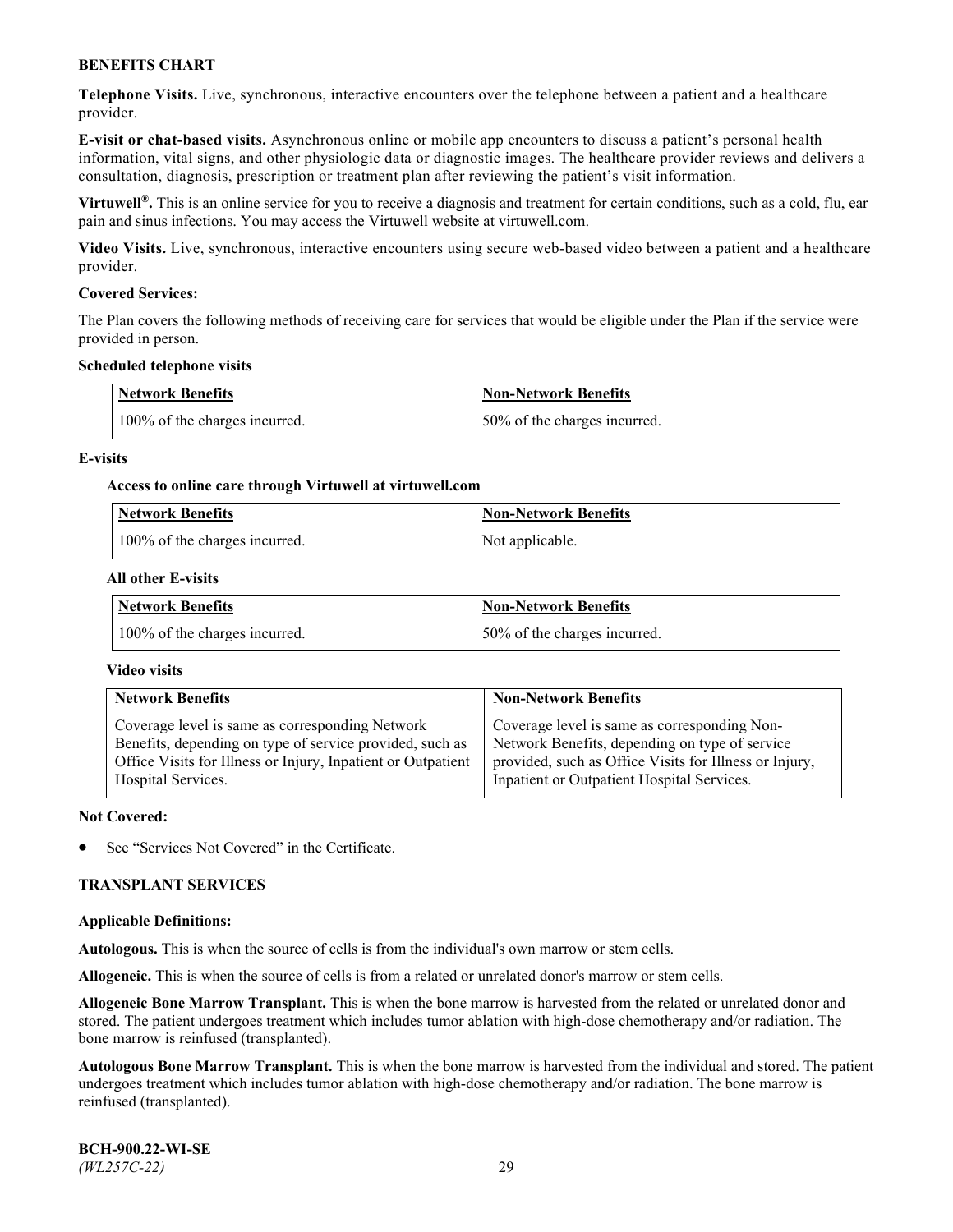**Autologous/Allogeneic Stem Cell Support.** This is a treatment process that includes stem cell harvest from either bone marrow or peripheral blood, tumor ablation with high-dose chemotherapy and/or radiation, stem cell reinfusion, and related care. Autologous/allogeneic bone marrow transplantation and high dose chemotherapy with peripheral stem cell rescue/support are considered to be autologous/allogeneic stem cell support.

**Designated Transplant Center.** This is any health care provider, group or association of health care providers designated by us to provide services, supplies or drugs for specified transplants for our Insureds.

**Transplant Services.** This is transplantation (including retransplants) of the human organs or tissue listed below, including all related post-surgical treatment, follow-up care and drugs and multiple transplants for a related cause. Transplant services do not include other organ or tissue transplants or surgical implantation of mechanical devices functioning as a human organ, except surgical implantation of an FDA approved Ventricular Assist Device (VAD) or total artificial heart, functioning as a temporary bridge to heart transplantation.

Prior authorization is required prior to consultation to support coordination of care and benefits.

### **Covered Services:**

We cover eligible transplant services (as defined above) while you are covered under the Certificate. Transplants that will be considered for coverage are limited to the following:

- Kidney transplants for end-stage disease.
- Cornea transplants for end-stage disease.
- Heart transplants for end-stage disease.
- Lung transplants or heart/lung transplants for: (1) primary pulmonary hypertension; (2) Eisenmenger's syndrome; (3) endstage pulmonary fibrosis; (4) alpha 1 antitrypsin disease; (5) cystic fibrosis; and (6) emphysema.
- Liver transplants for: (1) biliary atresia in children; (2) primary biliary cirrhosis; (3) post-acute viral infection (including hepatitis A, hepatitis B antigen e negative and hepatitis C) causing acute atrophy or post-necrotic cirrhosis; (4) primary sclerosing cholangitis; (5) alcoholic cirrhosis; and (6) hepatocellular carcinoma.
- Allogeneic bone marrow transplants or peripheral stem cell support associated with high dose chemotherapy for: (1) acute myelogenous leukemia; (2) acute lymphocytic leukemia; (3) chronic myelogenous leukemia; (4) severe combined immunodeficiency disease; (5) Wiskott-Aldrich syndrome; (6) aplastic anemia; (7) sickle cell anemia; (8) non-relapsed or relapsed non-Hodgkin's lymphoma; (9) multiple myeloma; and (10) testicular cancer.
- Autologous bone marrow transplants or peripheral stem cell support associated with high-dose chemotherapy for: (1) acute leukemias; (2) non-Hodgkin's lymphoma; (3) Hodgkin's disease; (4) Burkitt's lymphoma; (5) neuroblastoma; (6) multiple myeloma; (7) chronic myelogenous leukemia; and (8) non-relapsed non-Hodgkin's lymphoma.
- Pancreas transplants for simultaneous pancreas-kidney transplants for diabetes, pancreas after kidney, living related segmental simultaneous pancreas kidney transplantation and pancreas transplant alone.

To receive Network Benefits, charges for transplant services must be incurred at a Designated Transplant Center.

The transplant-related treatment provided, including expenses incurred for directly related donor services, shall be subject to and in accordance with the provisions, limitations, maximums and other terms of the Certificate.

Medical and hospital expenses of the donor are covered only when the recipient is an Insured and the transplant and directly related donor expenses have been prior authorized for coverage. Treatment of medical complications that may occur to the donor are not covered. Donors are not considered Insureds, and are therefore not eligible for the rights afforded to Insureds under the Certificate.

The list of eligible transplant services and coverage determinations are based on established medical policies, which are subject to periodic review and modification by the medical director.

| <b>Network Benefits</b>                          | <b>Non-Network Benefits</b>                          |
|--------------------------------------------------|------------------------------------------------------|
| See Network Inpatient Hospital Services Benefit. | See Non-Network Inpatient Hospital Services Benefit. |